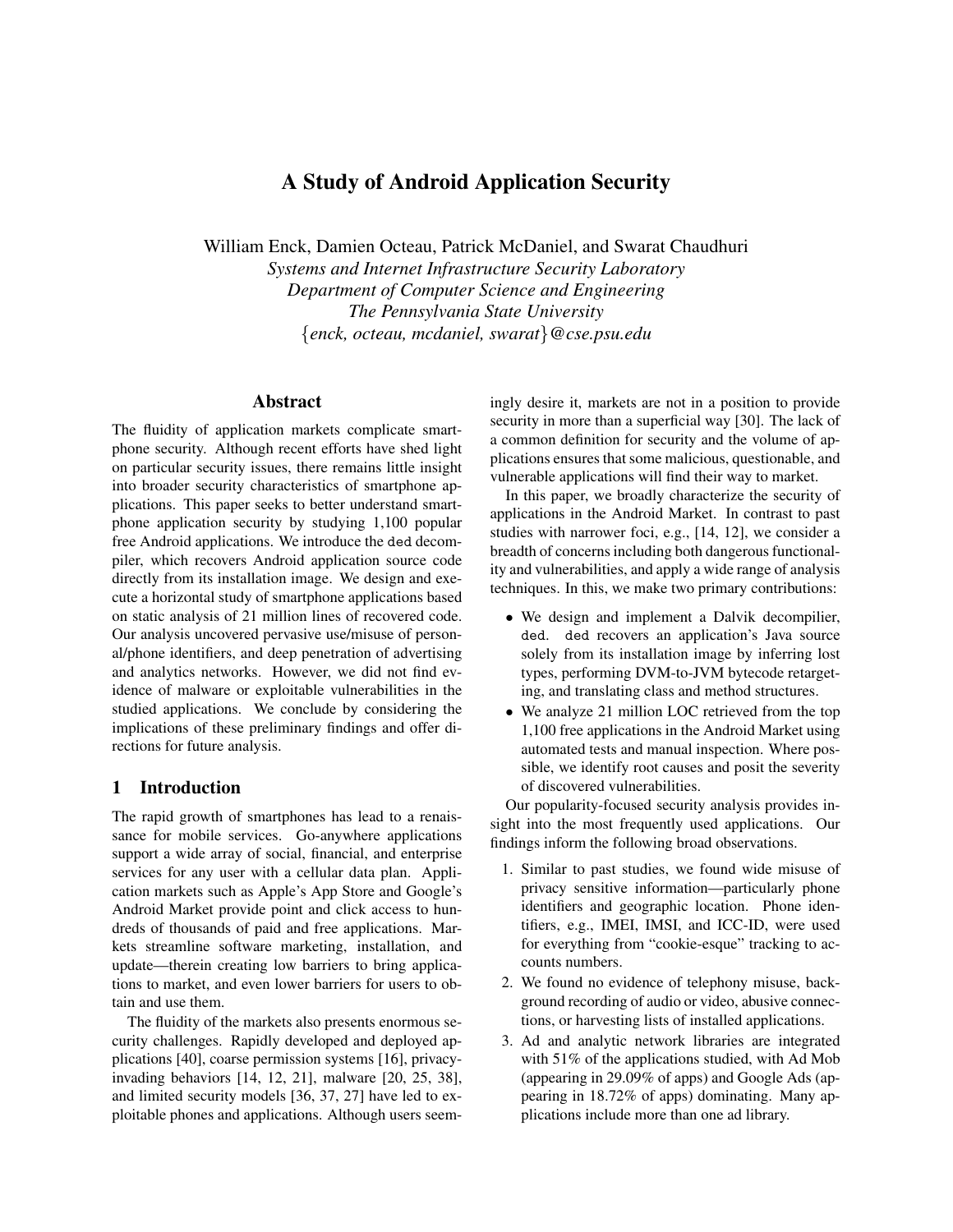4. Many developers fail to securely use Android APIs. These failures generally fall into the classification of insufficient protection of privacy sensitive information. However, we found no exploitable vulnerabilities that can lead malicious control of the phone.

This paper is an initial but not final word on Android application security. Thus, one should be circumspect about any interpretation of the following results as a definitive statement about how secure applications are today. Rather, we believe these results are indicative of the current state, but there remain many aspects of the applications that warrant deeper analysis. We plan to continue with this analysis in the future and have made the decompiler freely available at http://siis.cse.psu.edu/ded/ to aid the broader security community in understanding Android security.

The following sections reflect the two thrusts of this work: Sections 2 and 3 provide background and detail our decompilation process, and Sections 4 and 5 detail the application study. The remaining sections discuss our limitations and interpret the results.

## 2 Background

Android: Android is an OS designed for smartphones. Depicted in Figure 1, Android provides a sandboxed application execution environment. A customized embedded Linux system interacts with the phone hardware and an off-processor cellular radio. The Binder middleware and application API runs on top of Linux. To simplify, an application's only interface to the phone is through these APIs. Each application is executed within a Dalvik Virtual Machine (DVM) running under a unique UNIX uid. The phone comes pre-installed with a selection of *system applications*, e.g., phone dialer, address book.

Applications interact with each other and the phone through different forms of IPC. *Intents* are typed interprocess messages that are directed to particular applications or systems services, or broadcast to applications subscribing to a particular intent type. Persistent *content provider* data stores are queried through SQL-like interfaces. Background *services* provide RPC and callback interfaces that applications use to trigger actions or access data. Finally user interface *activities* receive named *action* signals from the system and other applications.

Binder acts as a mediation point for all IPC. Access to system resources (e.g., GPS receivers, text messaging, phone services, and the Internet), data (e.g., address books, email) and IPC is governed by permissions assigned at install time. The permissions requested by the application and the permissions required to access the application's interfaces/data are defined in its *manifest* file. To simplify, an application is allowed to access a resource or interface if the required permission allows



Figure 1: The Android system architecture

it. Permission assignment—and indirectly the security policy for the phone—is largely delegated to the phone's owner: the user is presented a screen listing the permissions an application requests at install time, which they can accept or reject.

Dalvik Virtual Machine: Android applications are written in Java, but run in the DVM. The DVM and Java bytecode run-time environments differ substantially:

*Application Structure*. Java applications are composed of one or more .class files, one file per class. The JVM loads the bytecode for a Java class from the associated .class file as it is referenced at run time. Conversely, a Dalvik application consists of a single .dex file containing all application classes.

Figure 2 provides a conceptual view of the compilation process for DVM applications. After the Java compiler creates JVM bytecode, the Dalvik dx compiler consumes the .class files, recompiles them to Dalvik bytecode, and writes the resulting application into a single .dex file. This process consists of the translation, reconstruction, and interpretation of three basic elements of the application: the constant pools, the class definitions, and the data segment. A constant pool describes, not surprisingly, the constants used by a class. This includes, among other items, references to other classes, method names, and numerical constants. The class definitions consist in the basic information such as access flags and class names. The data element contains the method code executed by the target VM, as well as other information related to methods (e.g., number of DVM registers used, local variable table, and operand stack sizes) and to class and instance variables.

*Register architecture*. The DVM is register-based, whereas existing JVMs are stack-based. Java bytecode can assign local variables to a local variable table before pushing them onto an operand stack for manipulation by opcodes, but it can also just work on the stack without explicitly storing variables in the table. Dalvik bytecode assigns local variables to any of the  $2^{16}$  available registers. The Dalvik opcodes directly manipulate registers, rather than accessing elements on a program stack.

*Instruction set*. The Dalvik bytecode instruction set is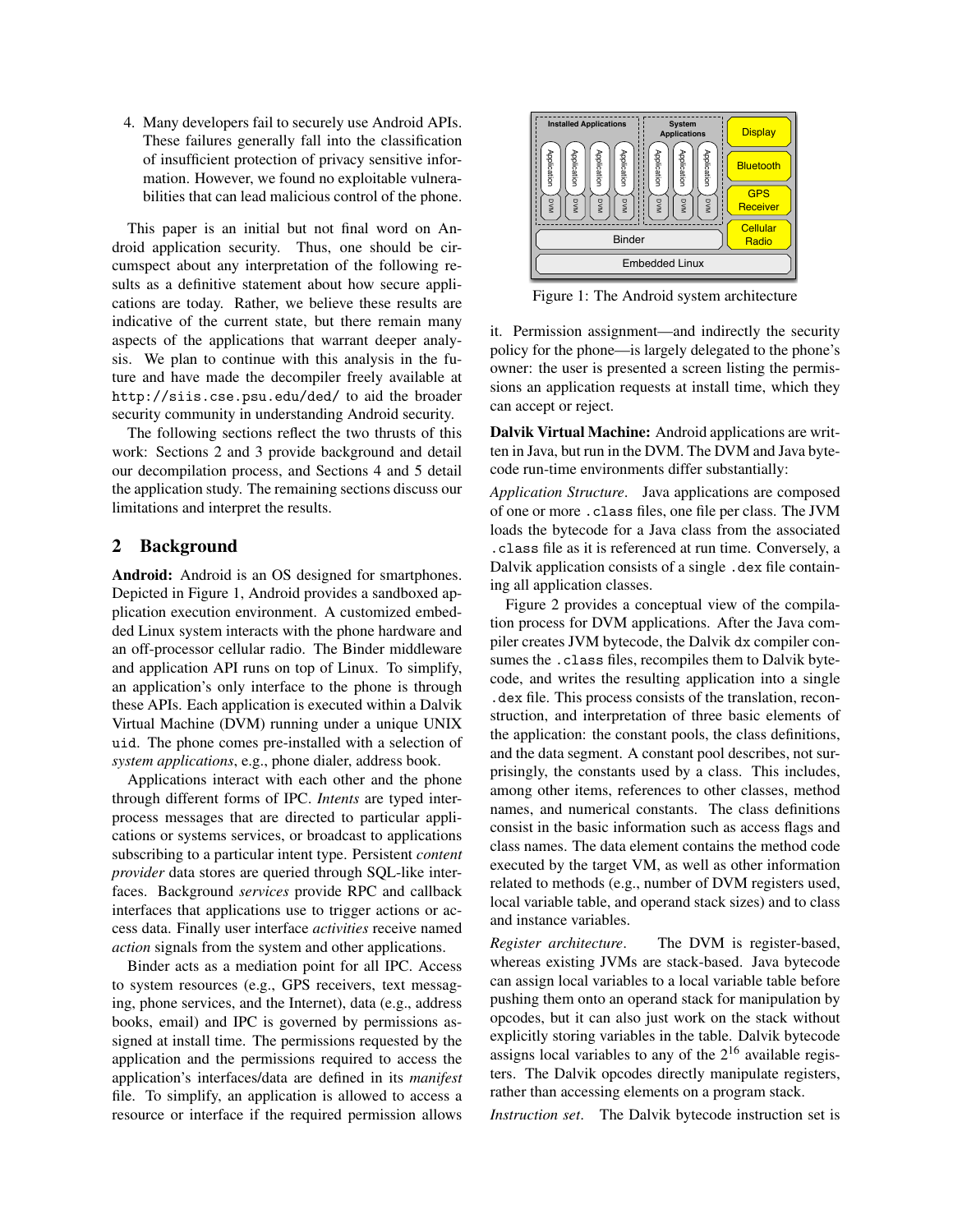

Figure 2: Compilation process for DVM applications

substantially different than that of Java. Dalvik has 218 opcodes while Java has 200; however, the nature of the opcodes is very different. For example, Java has tens of opcodes dedicated to moving elements between the stack and local variable table. Dalvik instructions tend to be longer than Java instructions; they often include the source and destination registers. As a result, Dalvik applications require fewer instructions. In Dalvik bytecode, applications have on average 30% fewer instructions than in Java, but have a 35% larger code size (bytes) [9].

*Constant pool structure*. Java applications replicate elements in constant pools within the multiple .class files, e.g., referrer and referent method names. The dx compiler eliminates much of this replication. Dalvik uses a single pool that all classes simultaneously reference. Additionally, dx eliminates some constants by inlining their values directly into the bytecode. In practice, integers, long integers, and single and double precision floatingpoint elements disappear during this process.

*Control flow Structure*. Control flow elements such as loops, switch statements and exception handlers are structured differently in Dalvik and Java bytecode. Java bytecode structure loosely mirrors the source code, whereas Dalvik bytecode does not.

*Ambiguous primitive types*. Java bytecode variable assignments distinguish between integer (int) and single-precision floating-point (float) constants and between long integer (long) and double-precision floatingpoint (double) constants. However, Dalvik assignments (int/float and long/double) use the same opcodes for integers and floats, e.g., the opcodes are untyped beyond specifying precision.

*Null references*. The Dalvik bytecode does not specify a null type, instead opting to use a zero value constant. Thus, constant zero values present in the Dalvik bytecode have ambiguous typing that must be recovered.

*Comparison of object references*. The Java bytecode uses typed opcodes for the comparison of object references (if acmpeq and if acmpne) and for null comparison of object references (ifnull and ifnonnull). The Dalvik bytecode uses a more simplistic integer comparison for these purposes: a comparison between two integers, and a comparison of an integer and zero, respectively. This requires the decompilation process to recover types for integer comparisons used in DVM bytecode.

*Storage of primitive types in arrays*. The Dalvik bytecode uses ambiguous opcodes to store and retrieve elements in arrays of primitive types (e.g., aget for int/float and aget-wide for long/double) whereas the corresponding Java bytecode is unambiguous. The array type must be recovered for correct translation.

## 3 The ded decompiler

Building a decompiler from DEX to Java for the study proved to be surprisingly challenging. On the one hand, Java decompilation has been studied since the 1990s tools such as Mocha [5] date back over a decade, with many other techniques being developed [39, 32, 31, 4, 3, 1]. Unfortunately, prior to our work, there existed no functional tool for the Dalvik bytecode.<sup>1</sup> Because of the vast differences between JVM and DVM, simple modification of existing decompilers was not possible.

This choice to decompile the Java source rather than operate on the DEX opcodes directly was grounded in two reasons. First, we wanted to leverage existing tools for code analysis. Second, we required access to source code to identify false-positives resulting from automated code analysis, e.g., perform manual confirmation.

ded extraction occurs in three stages: *a*) retargeting, *b*) optimization, and *c*) decompilation. This section presents the challenges and process of ded, and concludes with a brief discussion of its validation. Interested readers are referred to [35] for a thorough treatment.

## 3.1 Application Retargeting

The initial stage of decompilation retargets the application .dex file to Java classes. Figure 3 overviews this process: (1) recovering typing information, (2) translating the constant pool, and (3) retargeting the bytecode.

Type Inference: The first step in retargeting is to identify class and method constants and variables. However, the Dalvik bytecode does not always provide enough information to determine the type of a variable or constant from its register declaration. There are two generalized cases where variable types are ambiguous: 1) constant and variable declaration only specifies the variable width (e.g., 32 or 64 bits), but not whether it is a float, integer, or null reference; and 2) comparison operators do not distinguish between integer and object reference comparison (i.e., null reference checks).

Type inference has been widely studied [44]. The seminal Hindley-Milner [33] algorithm provides the basis for type inference algorithms used by many languages such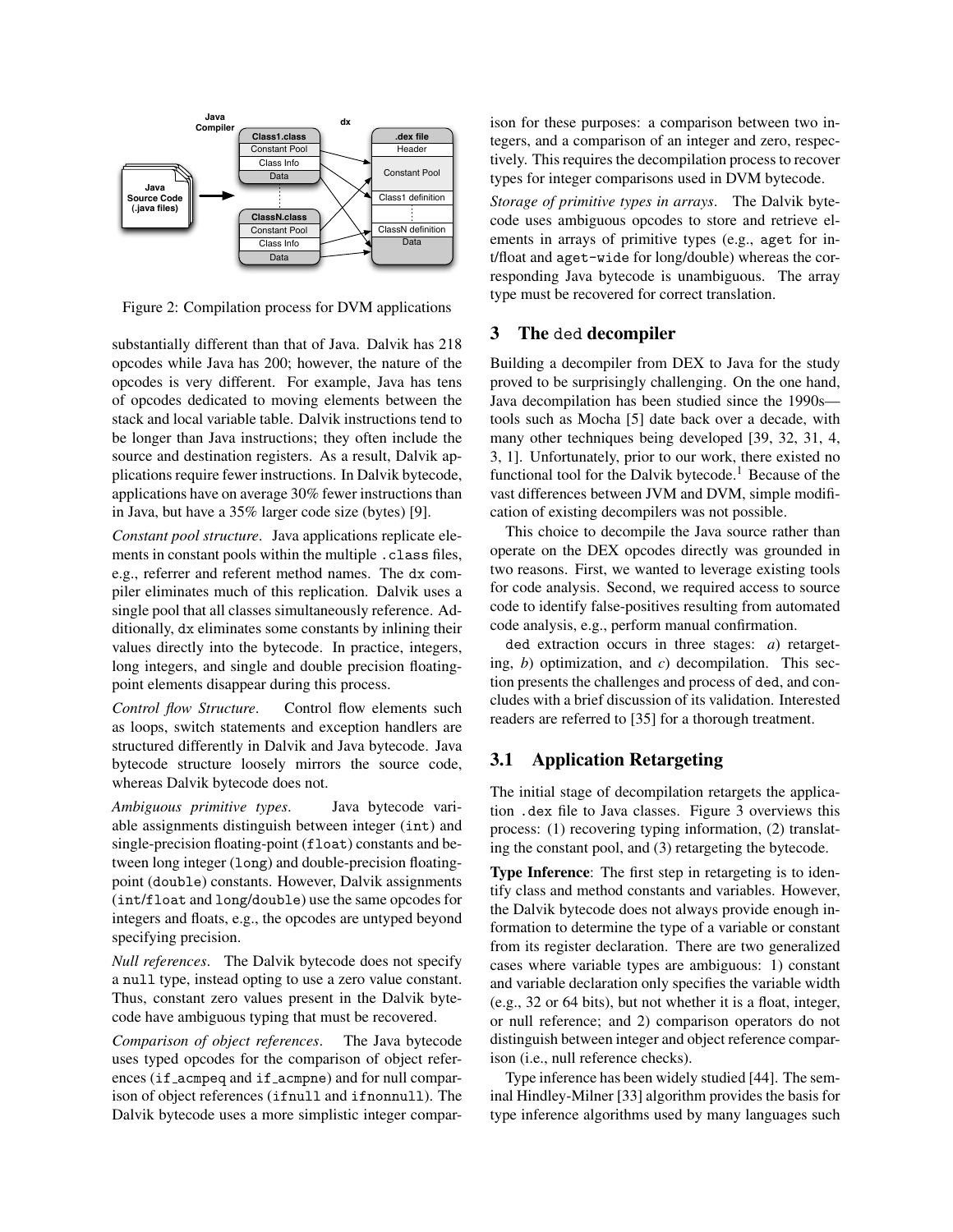

Figure 3: Dalvik bytecode retargeting

as Haskell and ML. These approaches determine unknown types by observing how variables are used in operations with known type operands. Similar techniques are used by languages with strong type inference, e.g., OCAML, as well weaker inference, e.g., Perl.

ded adopts the accepted approach: it infers register types by observing how they are used in subsequent operations with known type operands. Dalvik registers loosely correspond to Java variables. Because Dalvik bytecode reuses registers whose variables are no longer in scope, we must evaluate the register type within its context of the method control flow, i.e., inference must be *path-sensitive*. Note further that ded type inference is also *method-local*. Because the types of passed parameters and return values are identified by method signatures, there is no need to search outside the method.

There are three ways ded infers a register's type. First, any comparison of a variable or constant with a known type exposes the type. Comparison of dissimilar types requires type coercion in Java, which is propagated to the Dalvik bytecode. Hence legal Dalvik comparisons always involve registers of the same type. Second, instructions such as add-int only operate on specific types, manifestly exposing typing information. Third, instructions that pass registers to methods or use a return value expose the type via the method signature.

The ded type inference algorithm proceeds as follows. After reconstructing the control flow graph, ded identifies any ambiguous register declaration. For each such register, ded walks the instructions in the control flow graph starting from its declaration. Each branch of the control flow encountered is pushed onto an inference stack, e.g., ded performs a depth-first search of the control flow graph looking for type-exposing instructions. If a type-exposing instruction is encountered, the variable is labeled and the process is complete for that variable. $<sup>2</sup>$ </sup> There are three events that cause a branch search to terminate: a) when the register is reassigned to another variable (e.g., a new declaration is encountered), b) when a return function is encountered, and c) when an exception is thrown. After a branch is abandoned, the next branch is popped off the stack and the search continues. Lastly, type information is forward propagated, modulo register reassignment, through the control flow graph from each register declaration to all subsequent ambiguous uses. This algorithm resolves all ambiguous primitive types, except for one isolated case when all paths leading to a type ambiguous instruction originate with ambiguous constant instructions (e.g., all paths leading to an integer comparison originate with registers assigned a constant zero). In this case, the type does not impact decompilation, and a default type (e.g., integer) can be assigned.

Constant Pool Conversion: The .dex and .class file constant pools differ in that: *a*) Dalvik maintains a single constant pool for the application and Java maintains one for each class, and *b*) Dalvik bytecode places primitive type constants directly in the bytecode, whereas Java bytecode uses the constant pool for most references. We convert constant pool information in two steps.

The first step is to identify which constants are needed for a .class file. Constants include references to classes, methods, and instance variables. ded traverses the bytecode for each method in a class, noting such references. ded also identifies all constant primitives.

Once ded identifies the constants required by a class, it adds them to the target .class file. For primitive type constants, new entries are created. For class, method, and instance variable references, the created Java constant pool entries are based on the Dalvik constant pool entries. The constant pool formats differ in complexity. Specifically, Dalvik constant pool entries use significantly more references to reduce memory overhead.

Method Code Retargeting: The final stage of the retargeting process is the translation of the method code. First, we preprocess the bytecode to reorganize structures that cannot be directly retargeted. Second, we linearly traverse the DVM bytecode and translate to the JVM.

The preprocessing phase addresses multidimensional arrays. Both Dalvik and Java use blocks of bytecode instructions to create multidimensional arrays; however, the instructions have different semantics and layout. ded reorders and annotates the bytecode with array size and type information for translation.

The bytecode translation linearly processes each Dalvik instruction. First, ded maps each referenced register to a Java local variable table index. Second, ded performs an instruction translation for each encountered Dalvik instruction. As Dalvik bytecode is more compact and takes more arguments, one Dalvik instruction frequently expands to multiple Java instructions. Third, ded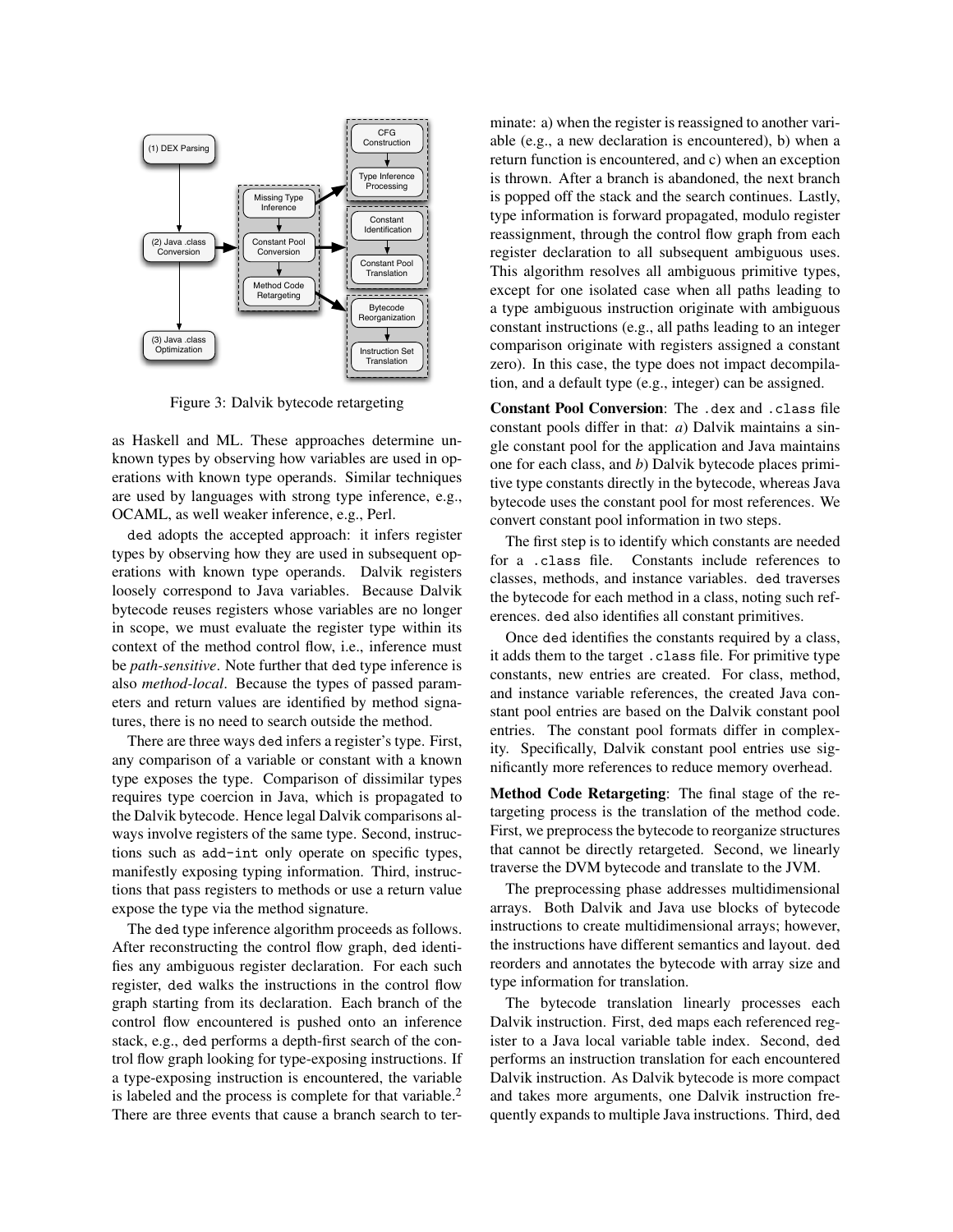patches the relative offsets used for branches based on preprocessing annotations. Finally, ded defines exception tables that describe try/catch/finally blocks. The resulting translated code is combined with the constant pool to creates a legal Java .class file.

The following is an example translation for add-int:

Dalvik  
\nadd-int 
$$
d_0, s_0, s_1
$$

\nload  $s'_0$   
\n $\begin{array}{c}\n \text{Java} \\
\text{load } s'_0 \\
\text{load } s'_1 \\
\text{isotope } d'_0\n \end{array}$ 

where ded creates a Java local variable for each register, i.e.,  $d_0 \rightarrow d'_0$ ,  $s_0 \rightarrow s'_0$ , etc. The translation creates four Java instructions: two to push the variables onto the stack, one to add, and one to pop the result.

## 3.2 Optimization and Decompilation

At this stage, the retargeted .class files can be decompiled using existing tools, e.g., Fernflower [1] or Soot [45]. However, ded's bytecode translation process yields unoptimized Java code. For example, Java tools often optimize out unnecessary assignments to the local variable table, e.g., unneeded return values. Without optimization, decompiled code is complex and frustrates analysis. Furthermore, artifacts of the retargeting process can lead to decompilation errors in some decompilers. The need for bytecode optimization is easily demonstrated by considering decompiled loops. Most decompilers convert for loops into infinite loops with break instructions. While the resulting source code is functionally equivalent to the original, it is significantly more difficult to understand and analyze, especially for nested loops. Thus, we use Soot as a post-retargeting optimizer. While Soot is centrally an optimization tool with the ability to recover source code in most cases, it does not process certain legal program idioms (bytecode structures) generated by ded. In particular, we encountered two central problems involving, 1) interactions between synchronized blocks and exception handling, and 2) complex control flows caused by break statements. While the Java bytecode generated by ded is legal, the source code failure rate reported in the following section is almost entirely due to Soot's inability to extract source code from these two cases. We will consider other decompilers in future work, e.g., Jad [4], JD [3], and Fernflower [1].

## 3.3 Source Code Recovery Validation

We have performed extensive validation testing of ded [35]. The included tests recovered the source code for small, medium and large open source applications and found no errors in recovery. In most cases the recovered code was virtually indistinguishable from the original source (modulo comments and method local-variable names, which are not included in the bytecode).

Table 1: Studied Applications (from Android Market)

|                | Total          |                | <b>Retargeted Decompiled</b> |          |
|----------------|----------------|----------------|------------------------------|----------|
| Category       | <b>Classes</b> | <b>Classes</b> | <b>Classes</b>               | LOC      |
| Comics         | 5627           | 99.54%         | 94.72%                       | 415625   |
| Communication  | 23000          | 99.12%         | 92.32%                       | 1832514  |
| Demo           | 8012           | 99.90%         | 94.75%                       | 830471   |
| Entertainment  | 10300          | 99.64%         | 95.39%                       | 709915   |
| Finance        | 18375          | 99.34%         | 94.29%                       | 1556392  |
| Games (Arcade) | 8508           | 99.27%         | 93.16%                       | 766045   |
| Games (Puzzle) | 9809           | 99.38%         | 94.58%                       | 727642   |
| Games (Casino) | 10754          | 99.39%         | 93.38%                       | 985423   |
| Games (Casual) | 8047           | 99.33%         | 93.69%                       | 681429   |
| Health         | 11438          | 99.55%         | 94.69%                       | 847511   |
| Lifestyle      | 9548           | 99.69%         | 95.30%                       | 778446   |
| Multimedia     | 15539          | 99.20%         | 93.46%                       | 1323805  |
| News/Weather   | 14297          | 99.41%         | 94.52%                       | 1123674  |
| Productivity   | 14751          | 99.25%         | 94.87%                       | 1443600  |
| Reference      | 10596          | 99.69%         | 94.87%                       | 887794   |
| Shopping       | 15771          | 99.64%         | 96.25%                       | 1371351  |
| Social         | 23188          | 99.57%         | 95.23%                       | 2048177  |
| Libraries      | 2748           | 99.45%         | 94.18%                       | 182655   |
| <b>Sports</b>  | 8509           | 99.49%         | 94.44%                       | 651881   |
| <b>Themes</b>  | 4806           | 99.04%         | 93.30%                       | 310203   |
| Tools          | 9696           | 99.28%         | 95.29%                       | 839866   |
| Travel         | 18791          | 99.30%         | 94.47%                       | 1419783  |
| <b>Total</b>   | 262110         | 99.41%         | 94.41%                       | 21734202 |

We also used ded to recover the source code for the top 50 free applications (as listed by the Android Market) from each of the 22 application categories—1,100 in total. The application images were obtained from the market using a custom retrieval tool on September 1, 2010. Table 1 lists decompilation statistics. The decompilation of all 1,100 applications took 497.7 hours (about 20.7 days) of compute time. Soot dominated the processing time: 99.97% of the total time was devoted to Soot optimization and decompilation. The decompilation process was able to recover over 247 thousand classes spread over 21.7 million lines of code. This represents about 94% of the total classes in the applications. All decompilation errors are manifest during/after decompilation, and thus are ignored for the study reported in the latter sections. There are two categories of failures:

*Retargeting Failures*. 0.59% of classes were not retargeted. These errors fall into three classes: *a*) unresolved references which prevent optimization by Soot, *b*) type violations caused by Android's dex compiler and *c*) extremely rare cases in which ded produces illegal bytecode. Recent efforts have focused on improving optimization, as well as redesigning ded with a formally defined type inference apparatus. Parallel work on improving ded has been able to reduce these errors by a third, and we expect further improvements in the near future.

*Decompilation Failures*. 5% of the classes were successfully retargeted, but Soot failed to recover the source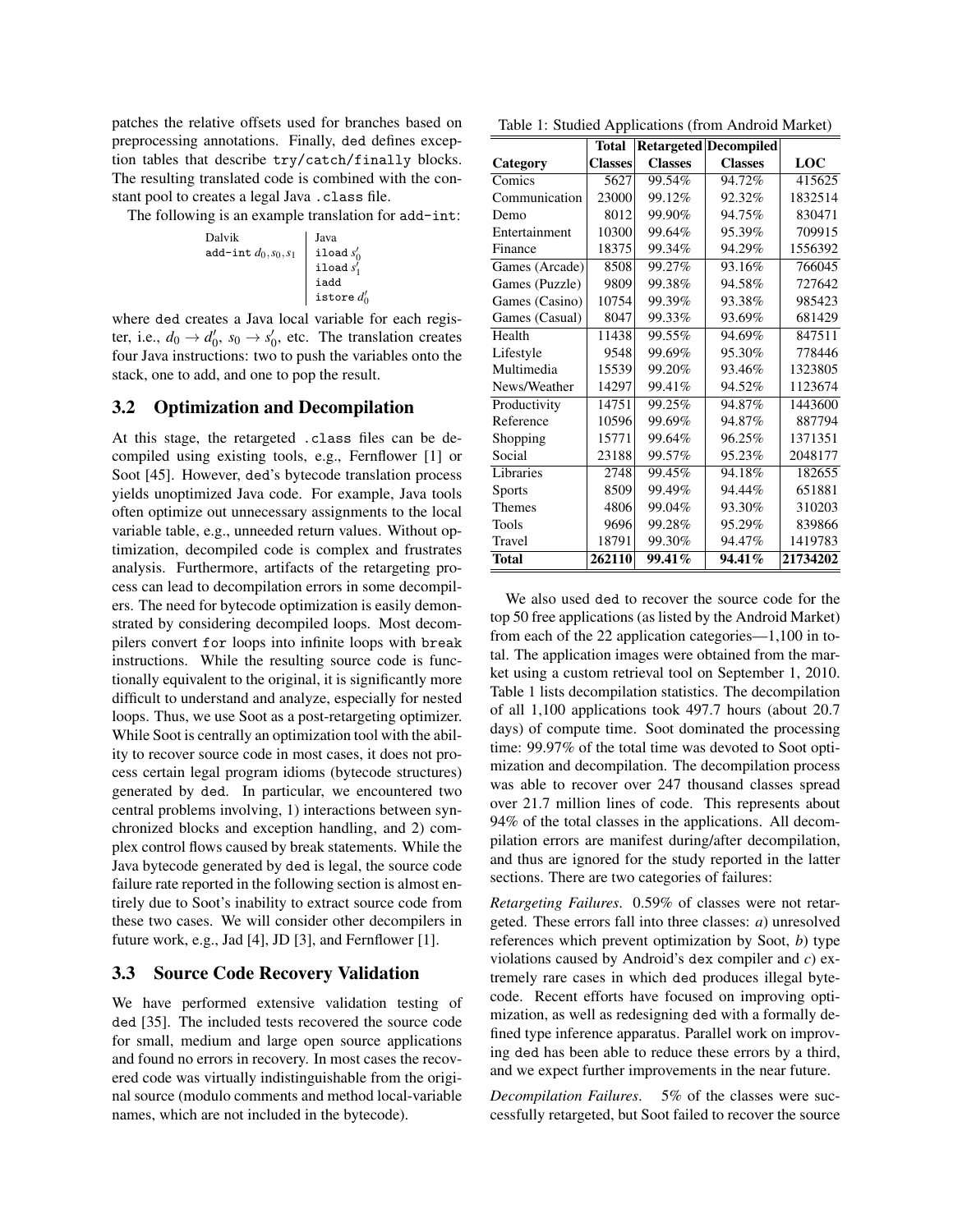code. Here we are limited by the state of the art in decompilation. In order to understand the impact of decompiling ded retargeted classes verses ordinary Java .class files, we performed a parallel study to evaluate Soot on Java applications generated with traditional Java compilers. Of 31,553 classes from a variety of packages, Soot was able to decompile 94.59%, indicating we cannot do better while using Soot for decompilation.

A possible way to improve this is to use a different decompiler. Since our study, Fernflower [1] was available for a short period as part of a beta test. We decompiled the same 1,100 optimized applications using Fernflower and had a recovery rate of 98.04% of the 1.65 million retargeted methods–a significant improvement. Future studies will investigate the fidelity of Fernflower's output and its appropriateness as input for program analysis.

## 4 Evaluating Android Security

Our Android application study consisted of a broad range of tests focused on three kinds of analysis: *a*) exploring issues uncovered in previous studies and malware advisories, *b*) searching for general coding security failures, and *c*) exploring misuse/security failures in the use of Android framework. The following discusses the process of identifying and encoding the tests.

## 4.1 Analysis Specification

We used four approaches to evaluate recovered source code: *control flow analysis*, *data flow analysis*, *structural analysis*, and *semantic analysis*. Unless otherwise specified, all tests used the Fortify SCA [2] static analysis suite, which provides these four types of analysis. The following discusses the general application of these approaches. The details for our analysis specifications can be found in the technical report [15].

*Control flow analysis*. Control flow analysis imposes constraints on the sequences of actions executed by an input program *P*, classifying some of them as errors. Essentially, a control flow rule is an automaton *A* whose input words are sequences of actions of *P*—i.e., the rule *monitors* executions of *P*. An erroneous action sequence is one that drives *A* into a predefined *error state*. To statically detect violations specified by *A*, the program analysis traces each control flow path in the tool's model of *P*, synchronously "executing" *A* on the actions executed along this path. Since not all control flow paths in the model are feasible in concrete executions of *P*, false positives are possible. False negatives are also possible in principle, though uncommon in practice. Figure 4 shows an example automaton for sending intents. Here, the error state is reached if the intent contains data and is sent unprotected without specifying the target component, resulting in a potential unintended information leakage.



Figure 4: Example control flow specification

*Data flow analysis*. Data flow analysis permits the declarative specification of problematic data flows in the input program. For example, an Android phone contains several pieces of private information that should never leave the phone: the user's phone number, IMEI (device ID), IMSI (subscriber ID), and ICC-ID (SIM card serial number). In our study, we wanted to check that this information is not leaked to the network. While this property can in principle be coded using automata, data flow specification allows for a much easier encoding. The specification declaratively labels program statements matching certain syntactic patterns as *data flow sources* and *sinks*. Data flows between the sources and sinks are violations.

*Structural analysis*. Structural analysis allows for declarative pattern matching on the abstract syntax of the input source code. Structural analysis specifications are not concerned with program executions or data flow, therefore, analysis is local and straightforward. For example, in our study, we wanted to specify a bug pattern where an Android application mines the device ID of the phone on which it runs. This pattern was defined using a structural rule that stated that the input program called a method *getDeviceId()* whose enclosing class was *android.telephony.TelephonyManager*.

*Semantic analysis*. Semantic analysis allows the specification of a limited set of constraints on the values used by the input program. For example, a property of interest in our study was that an Android application does not send SMS messages to hard-coded targets. To express this property, we defined a pattern matching calls to Android messaging methods such as *sendTextMessage()*. Semantic specifications permit us to directly specify that the first parameter in these calls (the phone number) is not a constant. The analyzer detects violations to this property using constant propagation techniques well known in program analysis literature.

## 4.2 Analysis Overview

Our analysis covers both dangerous functionality and vulnerabilities. Selecting the properties for study was a significant challenge. For brevity, we only provide an overview of the specifications. The technical report [15] provides a detailed discussion of specifications.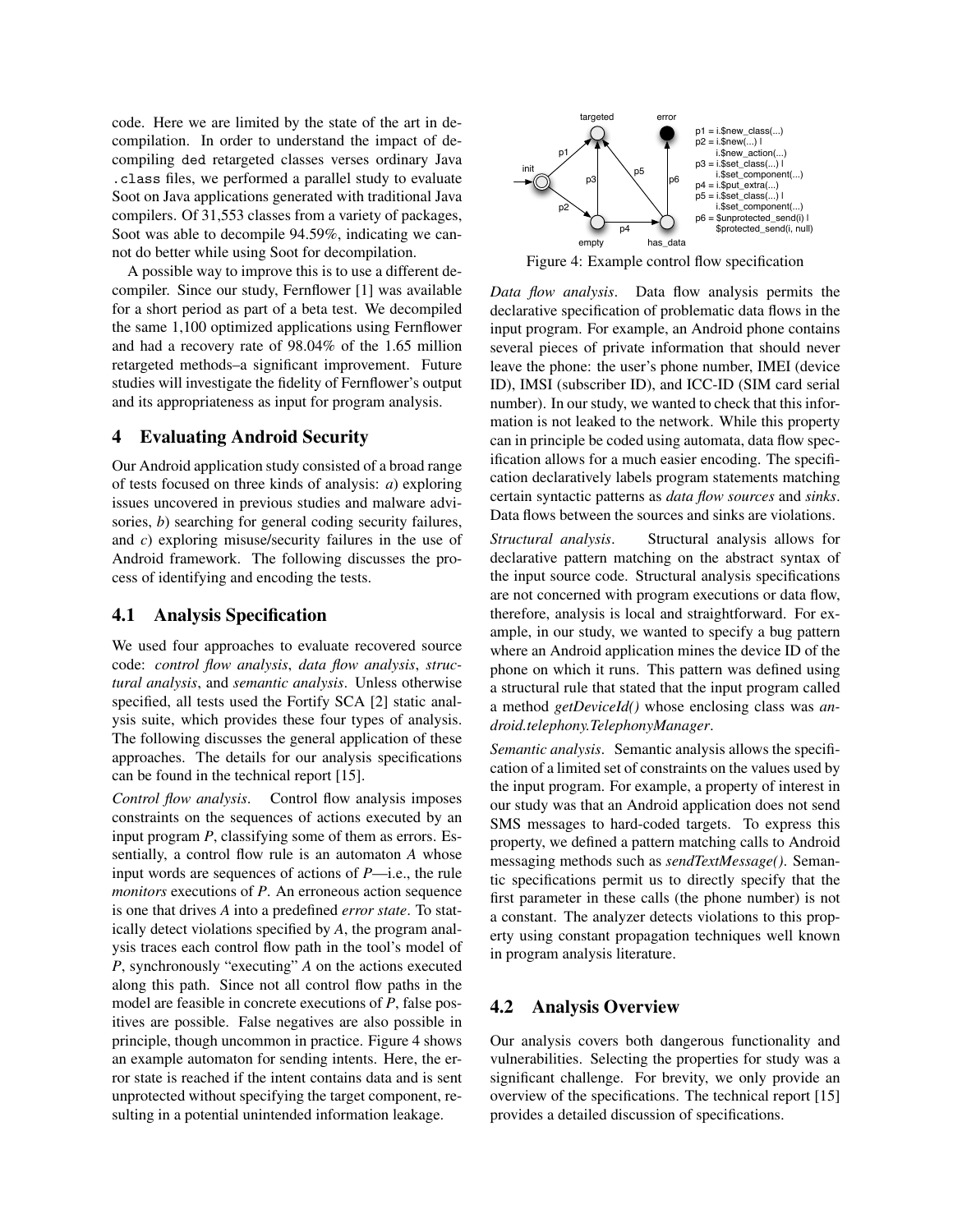*Misuse of Phone Identifiers (Section 5.1.1)*. Previous studies [14, 12] identified phone identifiers leaking to remote network servers. We seek to identify not only the existence of data flows, but understand why they occur.

*Exposure of Physical Location (Section 5.1.2)*. Previous studies [14] identified location exposure to advertisement servers. Many applications provide valuable locationaware utility, which may be desired by the user. By manually inspecting code, we seek to identify the portion of the application responsible for the exposure.

*Abuse of Telephony Services (Section 5.2.1)*. Smartphone malware has sent SMS messages to premium-rate numbers. We study the use of hard-coded phone numbers to identify SMS and voice call abuse.

*Eavesdropping on Audio/Video (Section 5.2.2)*. Audio and video eavesdropping is a commonly discussed smartphone threat [41]. We examine cases where applications record audio or video without control flows to UI code.

*Botnet Characteristics (Sockets) (Section 5.2.3)*. PC botnet clients historically use non-HTTP ports and protocols for command and control. Most applications use HTTP client wrappers for network connections, therefore, we examine *Socket* use for suspicious behavior.

*Harvesting Installed Applications (Section 5.2.4)*. The list of installed applications is a valuable demographic for marketing. We survey the use of APIs to retrieve this list to identify harvesting of installed applications.

*Use of Advertisement Libraries (Section 5.3.1)*. Previous studies [14, 12] identified information exposure to ad and analytics networks. We survey inclusion of ad and analytics libraries and the information they access.

*Dangerous Developer Libraries (Section 5.3.2)*. During our manual source code inspection, we observed dangerous functionality replicated between applications. We report on this replication and the implications.

*Android-specific Vulnerabilities (Section 5.4)*. We search for non-secure coding practices [17, 10], including: writing sensitive information to logs, unprotected broadcasts of information, IPC null checks, injection attacks on intent actions, and delegation.

*General Java Application Vulnerabilities*. We look for general Java application vulnerabilities, including misuse of passwords, misuse of cryptography, and traditional injection vulnerabilities. Due to space limitations, individual results for the general vulnerability analysis are reported in the technical report [15].

## 5 Application Analysis Results

In this section, we document the program analysis results and manual inspection of identified violations.

| Table 2: Access of Phone Identifier APIs |
|------------------------------------------|
|------------------------------------------|

| <b>Identifier</b>   | # Calls | $#$ Apps | # w/ Permission* |
|---------------------|---------|----------|------------------|
| <b>Phone Number</b> | 167     | 129      | 105              |
| IMEI                | 378     | 216      | $184^{\dagger}$  |
| <b>IMSI</b>         | 38      | 30       | 27               |
| <b>ICC-ID</b>       | 33      | 21       | 21               |
| <b>Total Unique</b> |         | 246      | 210              |

∗ Defined as having the READ\_PHONE\_STATE permission. † Only 1 app did not also have the INTERNET permission.

### 5.1 Information Misuse

In this section, we explore how sensitive information is being leaked [12, 14] through information sinks including *OutputStream* objects retrieved from *URLConnection*s, HTTP GET and POST parameters in *HttpClient* connections, and the string used for *URL* objects. Future work may also include SMS as a sink.

#### 5.1.1 Phone Identifiers

We studied four phone identifiers: phone number, IMEI (device identifier), IMSI (subscriber identifier), and ICC-ID (SIM card serial number). We performed two types of analysis: *a*) we scanned for APIs that access identifiers, and *b*) we used data flow analysis to identify code capable of sending the identifiers to the network.

Table 2 summarizes APIs calls that receive phone identifiers. In total, 246 applications (22.4%) included code to obtain a phone identifier; however, only 210 of these applications have the READ\_PHONE\_STATE permission required to obtain access. Section 5.3 discusses code that probes for permissions. We observe from Table 2 that applications most frequently access the IMEI (216 applications, 19.6%). The phone number is used second most (129 applications, 11.7%). Finally, the IMSI and ICC-ID are very rarely used (less than 3%).

Table 3 indicates the data flows that exfiltrate phone identifiers. The 33 applications have the INTERNET permission, but 1 application does not have the READ\_ PHONE\_STATE permission. We found data flows for all four identifier types: 25 applications have IMEI data flows; 10 applications have phone number data flows; 5 applications have IMSI data flows; and 4 applications have ICC-ID data flows.

To gain a better understanding of how phone identifiers are used, we manually inspected all 33 identified applications, as well as several additional applications that contain calls to identifier APIs. We confirmed exfiltration for all but one application. In this case, code complexity hindered manual confirmation; however we identified a different data flow not found by program analysis. The analysis informs the following findings.

Finding 1 - *Phone identifiers are frequently leaked through plaintext requests.* Most sinks are HTTP GET or POST parameters. HTTP parameter names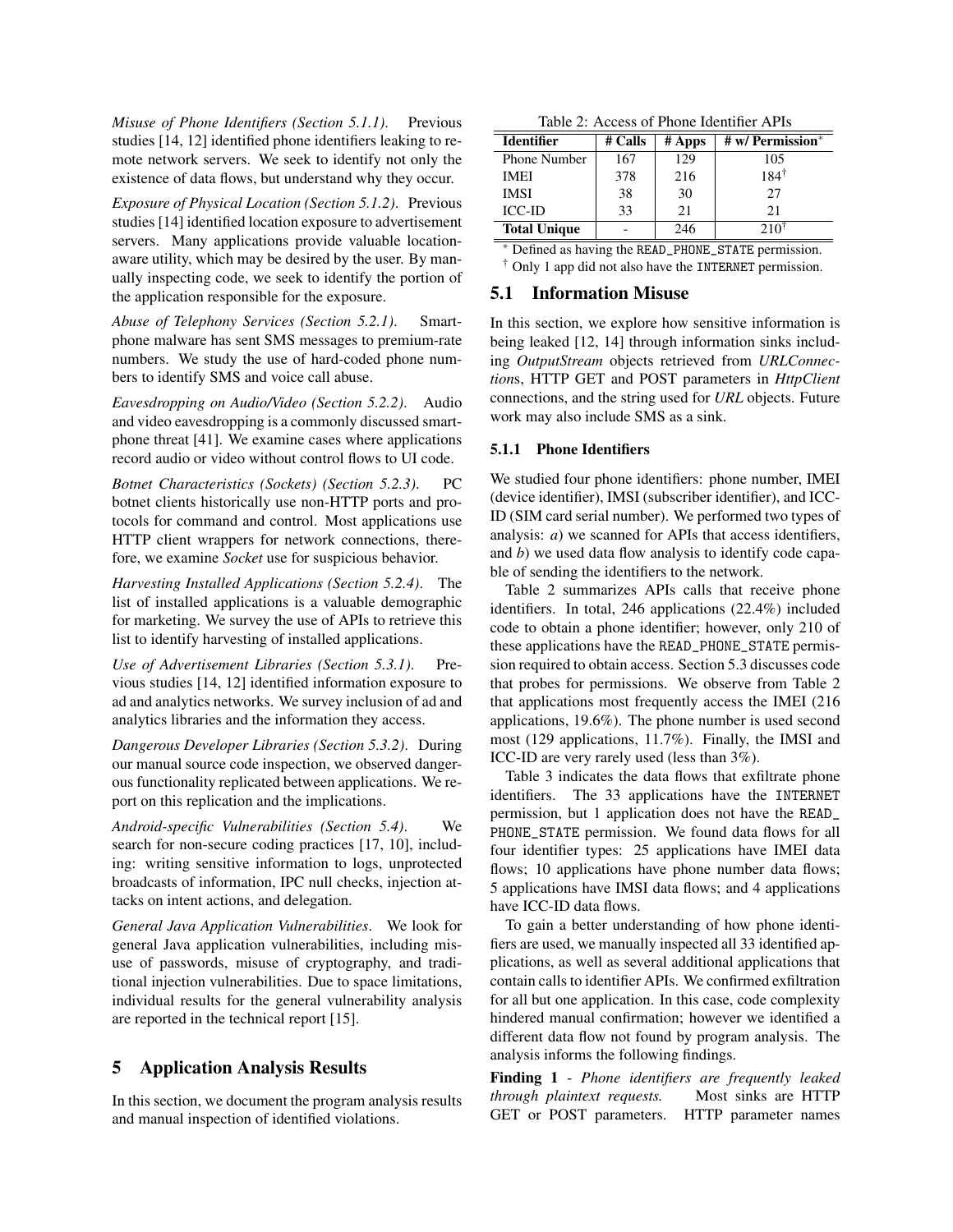| Table 3: Detected Data Flows to Network Sinks                                                                                                     |  |
|---------------------------------------------------------------------------------------------------------------------------------------------------|--|
|                                                                                                                                                   |  |
| $\mathbf{D}$ $\mathbf{L}$ and $\mathbf{L}$ $\mathbf{L}$ and $\mathbf{L}$ $\mathbf{L}$ and $\mathbf{L}$ $\mathbf{L}$ and $\mathbf{L}$ $\mathbf{L}$ |  |

|                         | <b>Phone Identifiers</b> |        | <b>Location Info.</b> |        |
|-------------------------|--------------------------|--------|-----------------------|--------|
| Sink                    | # Flows                  | # Apps | # Flows               | # Apps |
| OutputStream            | 10                       |        |                       |        |
| <b>HttpClient Param</b> | 24                       |        | 12                    |        |
| <b>URL</b> Object       | 59                       | 19     | 49                    | 10     |
| <b>Total Unique</b>     |                          | 33     |                       |        |

for the IMEI include: "uid," "user-id," "imei," "deviceId," "deviceSerialNumber," "devicePrint," "X-DSN," and "uniquely code"; phone number names include "phone" and "mdn"; and IMSI names include "did" and "imsi." In one case we identified an HTTP parameter for the ICC-ID, but the developer mislabeled it "imei."

Finding 2 - *Phone identifiers are used as device fingerprints.* Several data flows directed us towards code that reports not only phone identifiers, but also other phone properties to a remote server. For example, a wallpaper application (com.eoeandroid.eWallpapers.cartoon) contains a class named *SyncDeviceInfosService* that collects the IMEI and attributes such as the OS version and device hardware. The method *sendDevice-Infos()* sends this information to a server. In another application (com.avantar.wny), the method *PhoneStats.toUrlFormatedString()* creates a URL parameter string containing the IMEI, device model, platform, and application name. While the intent is not clear, such fingerprinting indicates that phone identifiers are used for more than a unique identifier.

Finding 3 - *Phone identifiers, specifically the IMEI, are used to track individual users.* Several applications contain code that binds the IMEI as a unique identifier to network requests. For example, some applications (e.g. com.Qunar and com.nextmobileweb.craigsphone) appear to bundle the IMEI in search queries; in a travel application (com.visualit.tubeLondonCity), the method *refreshLive-Info()* includes the IMEI in a URL; and a "keyring" application (com.froogloid.kring.google.zxing.client.android) appends the IMEI to a variable named *retailer-LookupCmd*. We also found functionality that includes the IMEI when checking for updates (e.g., com.webascender.callerid, which also includes the phone number) and retrieving advertisements (see Finding 6). Furthermore, we found two applications (com.taobo.tao and raker.duobao.store) with network access wrapper methods that include the IMEI for all connections. These behaviors indicate that the IMEI is used as a form of "tracking cookie".

Finding 4 - *The IMEI is tied to personally identifiable information (PII).* The common belief that the IMEI to phone owner mapping is not visible outside the cellular network is no longer true. In several cases, we found code that bound the IMEI to account information and other PII. For example, applications (e.g. com.slacker.radio and com.statefarm.pocketagent) include the IMEI in account registration and login requests. In another application (com.amazon.mp3), the method *linkDevice()* includes the IMEI. Code inspection indicated that this method is called when the user chooses to "Enter a claim code" to redeem gift cards. We also found IMEI use in code for sending comments and reporting problems (e.g., com.morbe.guarder and com.fm207.discount). Finally, we found one application (com.andoop.highscore) that appears to bundle the IMEI when submitting high scores for games. Thus, it seems clear that databases containing mappings between physical users and IMEIs are being created.

Finding 5 - *Not all phone identifier use leads to exfiltration.* Several applications that access phone identifiers did not exfiltrate the values. For example, one application (com.amazon.kindle) creates a device fingerprint for a verification check. The fingerprint is kept in "secure storage" and does not appear to leave the phone. Another application (com.match.android.matchmobile) assigns the phone number to a text field used for account registration. While the value is sent to the network during registration, the user can easily change or remove it.

Finding 6 - *Phone identifiers are sent to advertisement and analytics servers.* Many applications have custom ad and analytics functionality. For example, in one application (com.accuweather.android), the class *ACCUWX AdRequest* is an IMEI data flow sink. Another application (com.amazon.mp3) defines Android service component *AndroidMetricsManager*, which is an IMEI data flow sink. Phone identifier data flows also occur in ad libraries. For example, we found a phone number data flow sink in the com/wooboo/adlib\_android library used by several applications (e.g., cn.ecook, com.superdroid.sqd, and com.superdroid.ewc). Section 5.3 discusses ad libraries in more detail.

## 5.1.2 Location Information

Location information is accessed in two ways: (1) calling *getLastKnownLocation()*, and (2) defining callbacks in a *LocationListener* object passed to *requestLocationUpdates()*. Due to code recovery failures, not all *Location-Listener* objects have corresponding *requestLocationUpdates()* calls. We scanned for all three constructs.

Table 4 summarizes the access of location information. In total, 505 applications (45.9%) attempt to access location, only 304 (27.6%) have the permission to do so. This difference is likely due to libraries that probe for permissions, as discussed in Section 5.3. The separation between *LocationListener* and *requestLocationUpdates()* is primarily due to the AdMob library, which defined the former but has no calls to the latter.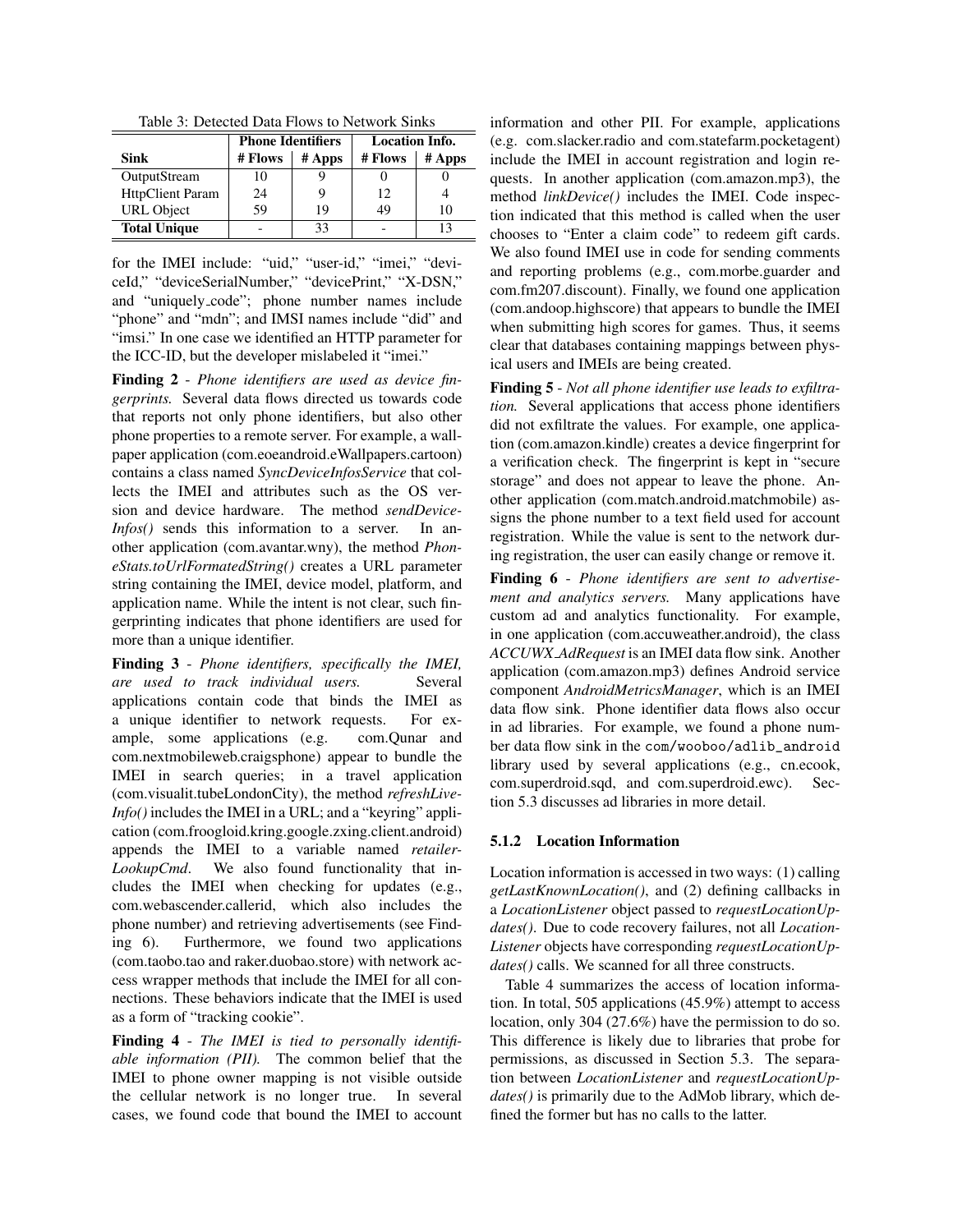| Table 4: Access of Location APIs |        |        |                  |  |  |
|----------------------------------|--------|--------|------------------|--|--|
| <b>Identifier</b>                | # Uses | # Apps | # $w/$ Perm. $*$ |  |  |
| getLastKnownLocation             | 428    | 204    | 148              |  |  |
| LocationListener                 | 652    | 469    | 282              |  |  |
| requestLocationUpdates           | 316    | 146    | 128              |  |  |
| <b>Total Unique</b>              |        | 505    | 1041             |  |  |

∗ Defined as having a LOCATION permission.

 $\dagger$  In total, 5 apps did not also have the INTERNET permission.

Table 3 shows detected location data flows to the network. To overcome missing code challenges, the data flow source was defined as the *getLatitude()* and *getLongitude()* methods of the *Location* object retrieved from the location APIs. We manually inspected the 13 applications with location data flows. Many data flows appeared to reflect legitimate uses of location for weather, classifieds, points of interest, and social networking services. Inspection of the remaining applications informs the following findings:

Finding 7 - *The granularity of location reporting may not always be obvious to the user.* In one application (com.andoop.highscore) both the city/country *and* geographic coordinates are sent along with high scores. Users may be aware of regional geographic information associated with scores, but it was unclear if users are aware that precise coordinates are also used.

Finding 8 - *Location information is sent to advertisement servers.* Several location data flows appeared to terminate in network connections used to retrieve ads. For example, two applications (com.avantar.wny and com.avantar.yp) appended the location to the variable *webAdURLString*. Motivated by [14], we inspected the AdMob library to determine why no data flow was found and determined that source code recovery failures led to the false negatives. Section 5.3 expands on ad libraries.

## 5.2 Phone Misuse

This section explores misuse of the smartphone interfaces, including telephony services, background recording of audio and video, sockets, and accessing the list of installed applications.

#### 5.2.1 Telephony Services

Smartphone malware can provide direct compensation using phone calls or SMS messages to premium-rate numbers [18, 25]. We defined three queries to identify such malicious behavior: (1) a constant used for the SMS destination number; (2) creation of *URI* objects with a "tel:" prefix (used for phone call intent messages) and the string "900" (a premium-rate number prefix in the US); and (3) any *URI* objects with a "tel:" prefix. The analysis informs the following findings.

Finding 9 - *Applications do not appear to be using fixed phone number services.* We found zero applications using a constant destination number for the SMS API. Note that our analysis specification is limited to constants passed directly to the API and *final* variables, and therefore may have false negatives. We found two applications creating *URI* objects with the "tel:" prefix and containing the string "900". One application included code to call "tel://0900-9292", which is a premiumrate number ( $\epsilon$ 0.70 per minute) for travel advice in the Netherlands. However, this did not appear malicious, as the application (com.Planner9292) is designed to provide travel advice. The other application contained several hard-coded numbers with "900" in the last four digits of the number. The SMS and premium-rate analysis results are promising indicators for non-existence of malicious behavior. Future analysis should consider more premium-rate prefixes.

Finding 10 - *Applications do not appear to be misusing voice services.* We found 468 *URI* objects with the "tel:" prefix in 358 applications. We manually inspected a sample of applications to better understand phone number use. We found: (1) applications frequently include call functionality for customer service; (2) the "CALL" and "DIAL" intent actions were used equally for the same purpose (CALL calls immediately and requires the CALL\_PHONE permission, whereas DIAL has user confirmation the dialer and requires no permission); and (3) not all hard-coded telephone numbers are used to make phone calls, e.g., the AdMob library had a apparently unused phone number hard coded.

#### 5.2.2 Background Audio/Video

Microphone and camera eavesdropping on smartphones is a real concern [41]. We analyzed application eavesdropping behaviors, specifically: (1) recording video without calling *setPreviewDisplay()* (this API is always required for still image capture); (2) *AudioRecord.read()* in code not reachable from an Android activity component; and (3) *MediaRecorder.start()* in code not reachable from an activity component.

Finding 11 - *Applications do not appear to be misusing video recording.* We found no applications that record video without calling *setPreviewDisplay()*. The query reasonably did not consider the value passed to the preview display, and therefore may create false negatives. For example, the "preview display" might be one pixel in size. The *MediaRecorder.start()* query detects audio recording, but it also detects video recording. This query found two applications using video in code not reachable from an activity; however the classes extended *Surface-View*, which is used by *setPreviewDisplay()*.

Finding 12 - *Applications do not appear to be misusing audio recording.* We found eight uses in seven applications of *AudioRecord.read()* without a control flow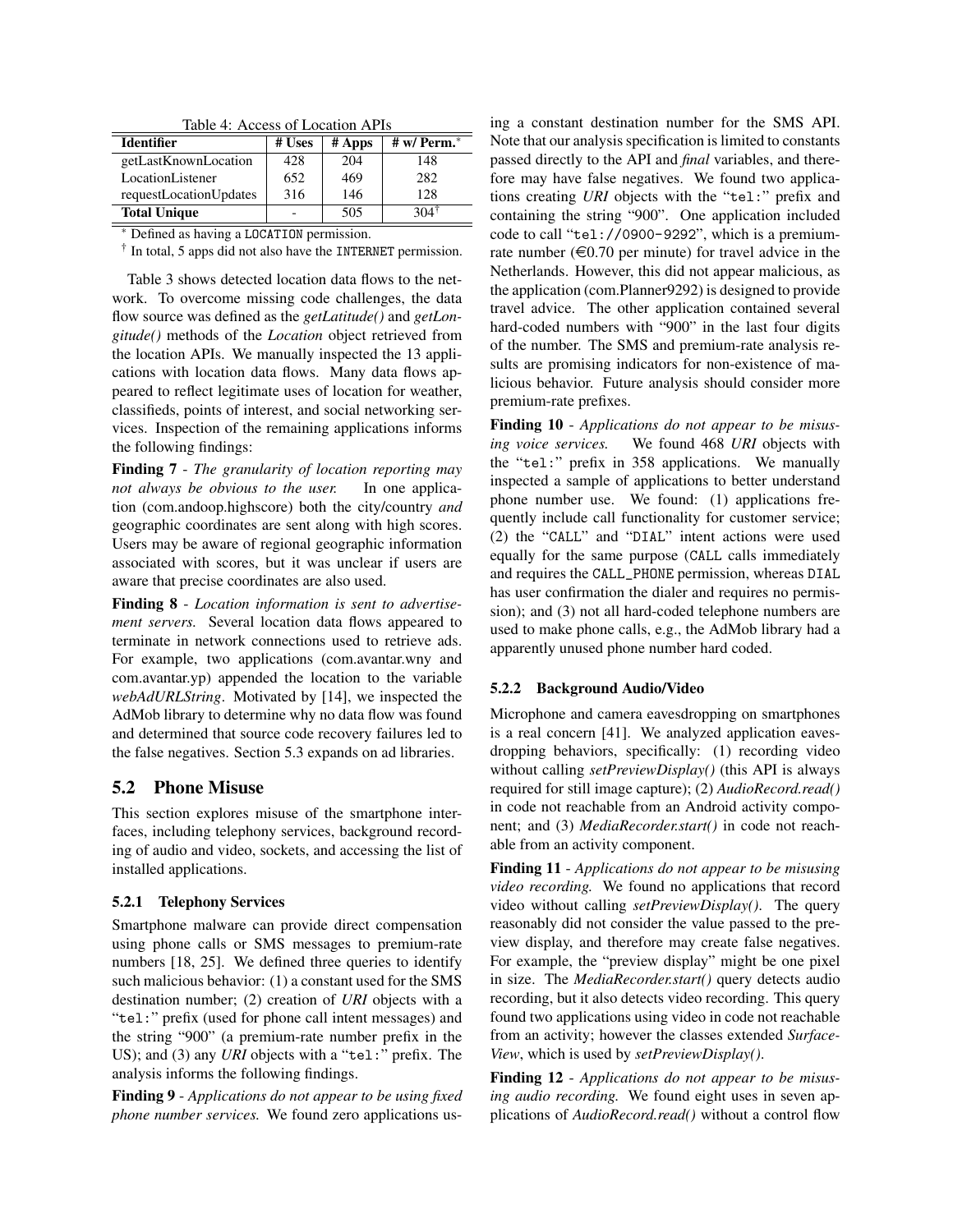path to an activity component. Of these applications, three provide VoIP functionality, two are games that repeat what the user says, and one provides voice search. In these applications, audio recording is expected; the lack of reachability was likely due to code recovery failures. The remaining application did not have the required RECORD\_AUDIO permission and the code most likely was part of a developer toolkit. The *MediaRecorder.start()* query identified an additional five applications recording audio without reachability to an activity. Three of these applications have legitimate reasons to record audio: voice search, game interaction, and VoIP. Finally, two games included audio recording in a developer toolkit, but no record permission, which explains the lack of reachability. Section 5.3.2 discusses developer toolkits.

#### 5.2.3 Socket API Use

Java sockets represent an open interface to external services, and thus are a potential source of malicious behavior. For example, smartphone-based botnets have been found to exist on "jailbroken" iPhones [8]. We observe that most Internet-based smartphone applications are HTTP clients. Android includes useful classes (e.g., *HttpURLConnection* and *HttpClient*) for communicating with Web servers. Therefore, we queried for applications that make network connections using the *Socket* class.

Finding 13 - *A small number of applications include code that uses the* Socket *class directly.* We found 177 *Socket* connections in 75 applications (6.8%). Many applications are flagged for inclusion of well-known network libraries such as org/apache/thrift, org/ apache/commons, and org/eclipse/jetty, which use sockets directly. Socket factories were also detected. Identified factory names such as *TrustAllSSLSocket-Factory*, *AllTrustSSLSocketFactory*, and *NonValidatingSSLSocketFactory* are interesting as potential vulnerabilities, but we found no evidence of malicious use. Several applications also included their own HTTP wrapper methods that duplicate functionality in the Android libraries, but did not appear malicious. Among the applications including custom network connection wrappers is a group of applications in the "Finance" category implementing cryptographic network protocols (e.g., in the com/lumensoft/ks library). We note that these applications use Asian character sets for their market descriptions, and we could not determine their exact purpose.

Finding 14 - *We found no evidence of malicious behavior by applications using* Socket *directly.* We manually inspected all 75 applications to determine if *Socket* use seemed appropriate based on the application description. Our survey yielded a diverse array of *Socket* uses, including: file transfer protocols, chat protocols, audio and video streaming, and network connection tethering, among other uses excluded for brevity. A handful of applications have socket connections to hard-coded IP address and non-standard ports. For example, one application (com.eingrad.vintagecomicdroid) downloads comics from 208.94.242.218 on port 2009. Additionally, two of the aforementioned financial applications (com.miraeasset.mstock and kvp.jjy.MispAndroid320) include the kr/co/shiftworks library that connects to 221.143.48.118 on port 9001. Furthermore, one application (com.tf1.lci) connects to 209.85.227.147 on port 80 in a class named *AdService* and subsequently calls *getLocalAddress()* to retrieve the phone's IP address. Overall, we found no evidence of malicious behavior, but several applications warrant deeper investigation.

#### 5.2.4 Installed Applications

The list of installed applications provides valuable marketing data. Android has two relevant APIs types: (1) a set of *get* APIs returning the list of installed applications or package names; and (2) a set of *query* APIs that mirrors Android's runtime intent resolution, but can be made generic. We found 54 uses of the get APIs in 45 applications, and 1015 uses of the query APIs in 361 applications. Sampling these applications, we observe:

Finding 15 - *Applications do not appear to be harvesting information about which applications are installed on the phone.* In all but two cases, the sampled applications using the get APIs search the results for a specific application. One application (com.davidgoemans.simpleClockWidget) defines a method that returns the list of all installed applications, but the results were only displayed to the user. The second application (raker.duobao.store) defines a similar method, but it only appears to be called by unused debugging code. Our survey of the query APIs identified three calls within the AdMob library duplicated in many applications. These uses queried specific functionality and thus are not likely to harvest application information. The one non-AdMob application we inspected queried for specific functionality, e.g., speech recognition, and thus did not appear to attempt harvesting.

## 5.3 Included Libraries

Libraries included by applications are often easy to identify due to namespace conventions: i.e., the source code for com.foo.appname typically exists in com/foo/ appname. During our manual inspection, we documented advertisement and analytics library paths. We also found applications sharing what we term "developer toolkits," i.e., a common set of developer utilities.

#### 5.3.1 Advertisement and Analytics Libraries

We identified 22 library paths containing ad or analytics functionality. Sampled applications frequently contained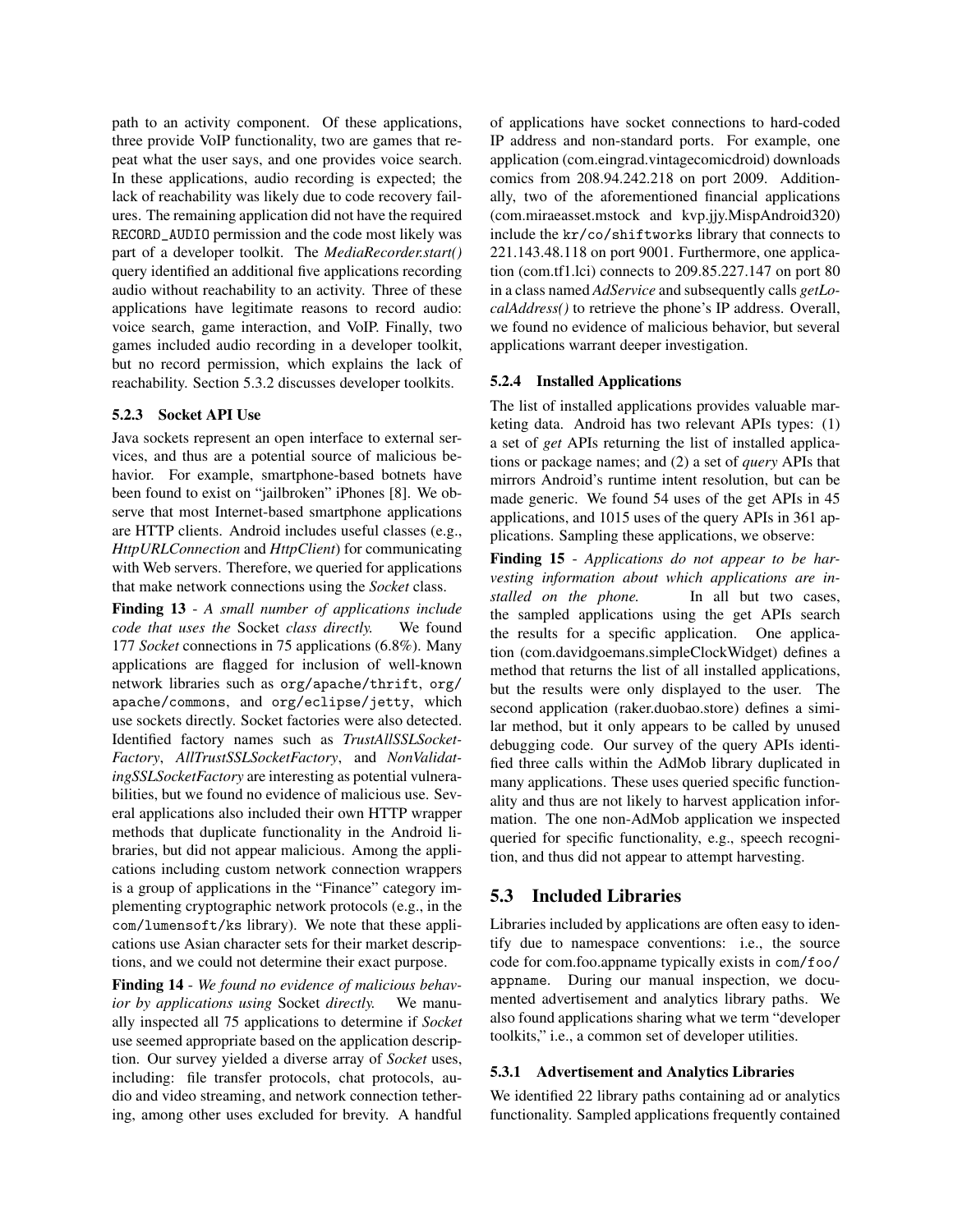|  |  | Table 5: Identified Ad and Analytics Library Paths |
|--|--|----------------------------------------------------|
|  |  |                                                    |

| <b>Library Path</b>               | # Apps         | Format | Obtains*            |
|-----------------------------------|----------------|--------|---------------------|
| com/admob/android/ads             | 320            | Obf.   | L                   |
| com/google/ads                    | 206            | Plain  |                     |
| com/flurry/android                | 98             | Obf.   |                     |
| com/qwapi/adclient/android        | 74             | Plain  | L, P, E             |
| com/google/android/apps/analytics | 67             | Plain  |                     |
| com/adwhirl                       | 60             | Plain  | L                   |
| com/mobclix/android/sdk           | 58             | Plain  | $L, E^{\ddagger}$   |
| com/millennialmedia/android       | 52             | Plain  |                     |
| com/zestadz/android               | 10             | Plain  |                     |
| com/admarvel/android/ads          | 8              | Plain  |                     |
| com/estsoft/adlocal               | 8              | Plain  | L                   |
| com/adfonic/android               | 5              | Obf.   |                     |
| com/vdroid/ads                    | 5              | Obf.   | L, E                |
| com/greystripe/android/sdk        | 4              | Obf.   | E                   |
| com/medialets                     | 4              | Obf.   | L                   |
| com/wooboo/adlib_android          | 4              | Obf.   | L, P, $I^{\dagger}$ |
| com/adserver/adview               | 3              | Obf.   | L                   |
| com/tapjoy                        | 3              | Plain  |                     |
| com/inmobi/androidsdk             | $\overline{c}$ | Plain  | $E^{\ddagger}$      |
| com/apegroup/ad                   | 1              | Plain  |                     |
| com/casee/adsdk                   | 1              | Plain  | S                   |
| com/webtrends/mobile              | 1              | Plain  | L, E, S, I          |
| <b>Total Unique Apps</b>          | 561            |        |                     |

 $* L =$ Location; P = Phone number; E = IMEI; S = IMSI; I = ICC-ID

† In 1 app, the library included "L", while the other 3 included "P, I".

‡ Direct API use not decompiled, but wrapper *.getDeviceId()* called.

multiple of these libraries. Using the paths listed in Table 5, we found: 1 app has 8 libraries; 10 apps have 7 libraries; 8 apps have 6 libraries; 15 apps have 5 libraries; 37 apps have 4 libraries; 32 apps have 3 libraries; 91 apps have 2 libraries; and 367 apps have 1 library.

Table 5 shows advertisement and analytics library use. In total, at least  $561$  applications  $(51\%)$  include these libraries; however, additional libraries may exist, and some applications include custom ad and analytics functionality. The AdMob library is used most pervasively, existing in 320 applications (29.1%). Google Ads is used by 206 applications (18.7%). We observe from Table 5 that only a handful of libraries are used pervasively.

Several libraries access phone identifier and location APIs. Given the library purpose, it is easy to speculate data flows to network APIs. However, many of these flows were not detected by program analysis. This is (likely) a result of code recovery failures and flows through Android IPC. For example, AdMob has known location to network data flows [14], and we identified a code recovery failure for the class implementing that functionality. Several libraries are also obfuscated, as mentioned in Section 6. Interesting, 6 of the 13 libraries accessing sensitive information are obfuscated. The analysis informs the following additional findings.

Finding 16 - *Ad and analytics library use of phone identifiers and location is sometimes configurable.* The com/webtrends/mobile analytics library (used by com.statefarm.pocketagent), defines the *WebtrendsId-Method* class specifying four identifier types. Only one

type, "*system id extended*" uses phone identifiers (IMEI, IMSI, and ICC-ID). It is unclear which identifier type was used by the application. Other libraries provide similar configuration. For example, the AdMob SDK documentation [6] indicates that location information is only included if a package manifest configuration enables it.

Finding 17 - *Analytics library reporting frequency is often configurable.* During manual inspection, we encountered one application (com.handmark.mpp.news.reuters) in which the phone number is passed to *FlurryAgent.onEvent()* as generic data. This method is called throughout the application, specifying event labels such as "GetMoreStories," "StoryClickedFromList," and "ImageZoom." Here, we observe the main application code not only specifies the phone number to be reported, but also report frequency.

Finding 18 - *Ad and analytics libraries probe for permissions.* The com/webtrends/mobile library accesses the IMEI, IMSI, ICC-ID, and location. The (*WebtrendsAndroidValueFetcher*) class uses try/catch blocks that catch the *SecurityException* that is thrown when an application does not have the proper permission. Similar functionality exists in the com/casee/adsdk library (used by com.fish.luny). In *AdFetcher.getDeviceId()*, Android's *checkCallingOrSelfPermission()* method is evaluated before accessing the IMSI.

#### 5.3.2 Developer Toolkits

Several inspected applications use developer toolkits containing common sets of utilities identifiable by class name or library path. We observe the following.

Finding 19 - *Some developer toolkits replicate dangerous functionality.* We found three wallpaper applications by developer "callmejack" that include utilities in the library path com/jackeeywu/apps/ eWallpaper (com.eoeandroid.eWallpapers.cartoon, com.jackeey.wallpapers.all1.orange, and com.jackeey. eWallpapers.gundam). This library has data flow sinks for the phone number, IMEI, IMSI, and ICC-ID. In July 2010, Lookout, Inc. reported a wallpaper application by developer "jackeey,wallpaper" as sending these identifiers to imnet.us [29]. This report also indicated that the developer changed his name to "callmejack". While the original "jackeey,wallpaper" application was removed from the Android Market, the applications by "callmejack" remained as of September 2010.<sup>3</sup>

Finding 20 - *Some developer toolkits probe for permissions.* In one application (com.july.cbssports.activity), we found code in the com/julysystems library that evaluates Android's *checkPermission()* method for the READ\_PHONE\_STATE and ACCESS\_FINE\_LOCATION permissions before accessing the IMEI, phone number, and last known location, respectively. A second application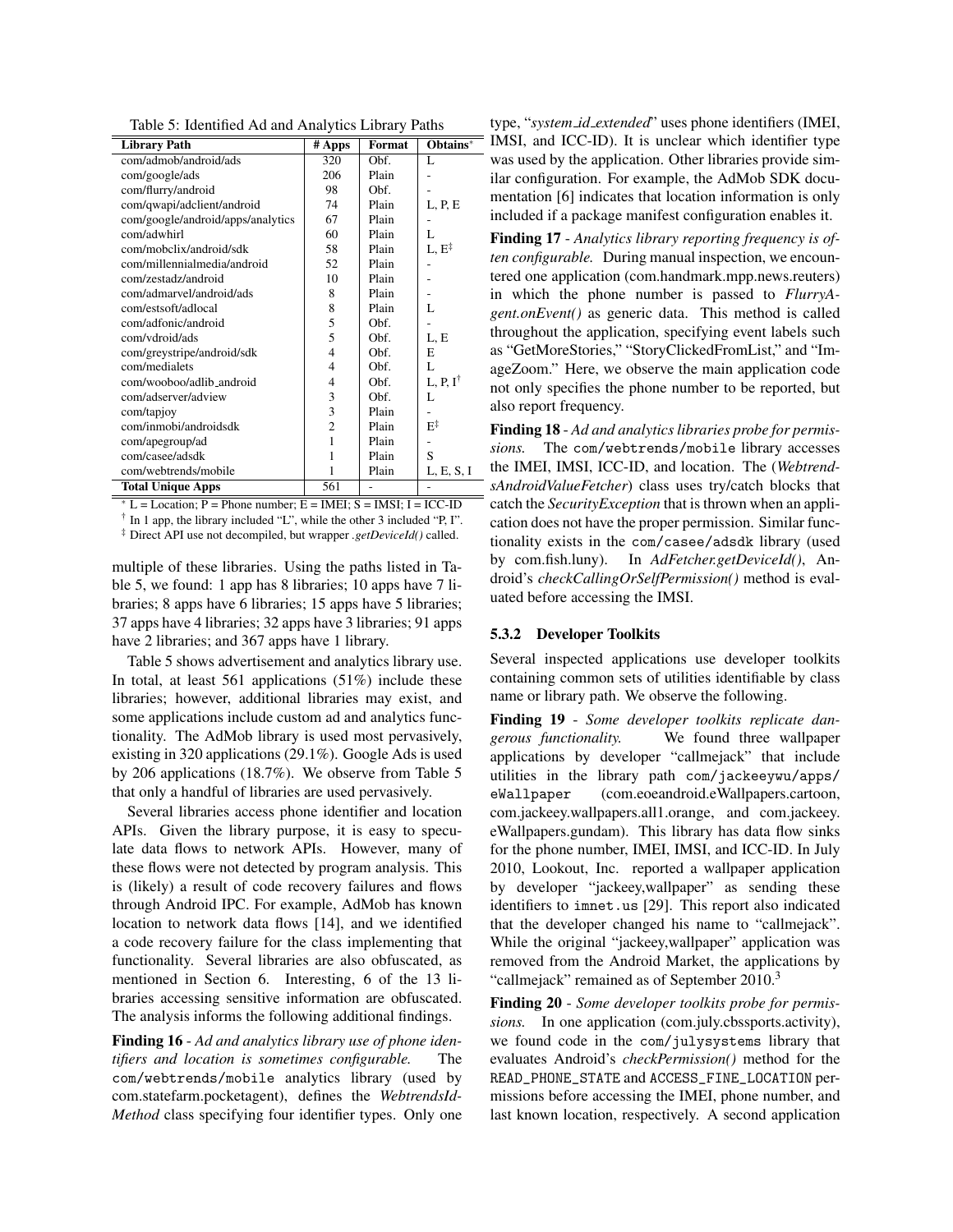(v00032.com.wordplayer) defines the *CustomException-Hander* class to send an exception event to an HTTP URL. The class attempts to retrieve the phone number within a try/catch block, catching a generic *Exception*. However, the application does not have the READ\_PHONE\_STATE permission, indicating the class is likely used in multiple applications.

Finding 21 - *Well-known brands sometimes commission developers that include dangerous functionality.* The com/julysystems developer toolkit identified as probing for permissions exists in two applications with reputable application providers. "CBS Sports Pro Football" (com.july.cbssports.activity) is provided by "CBS Interactive, Inc.", and "Univision Fütbol" (com.july.univision) is provided by "Univision Interactive Media, Inc.". Both have location and phone state permissions, and hence potentially misuse information.

Similarly, "USA TODAY" (com.usatoday.android. news) provided by "USA TODAY" and "FOX News" (com.foxnews.android) provided by "FOX News Network, LLC" contain the com/mercuryintermedia toolkit. Both applications contain an Android activity component named *MainActivity*. In the initialization phase, the IMEI is retrieved and passed to *ProductConfiguration.initialize()* (part of the com/ mecuryintermedia toolkit). Both applications have IMEI to network data flows through this method.

### 5.4 Android-specific Vulnerabilities

This section explores Android-specific vulnerabilities. The technical report [15] provides specification details.

### 5.4.1 Leaking Information to Logs

Android provides centralized logging via the *Log* API, which can displayed with the "logcat" command. While logcat is a debugging tool, applications with the READ\_LOGS permission can read these log messages. The Android documentation for this permission indicates that "[the logs] can contain slightly private information about what is happening on the device, but should never contain the user's private information." We looked for data flows from phone identifier and location APIs to the Android logging interface and found the following.

Finding 22 - *Private information is written to Android's general logging interface.* We found 253 data flows in 96 applications for location information, and 123 flows in 90 applications for phone identifiers. Frequently, URLs containing this private information are logged just before a network connection is made. Thus, the READ\_LOGS permission allows access to private information.

#### 5.4.2 Leaking Information via IPC

Shown in Figure 5, any application can receive intent broadcasts that do not specify the target component or



Figure 5: Eavesdropping on unprotected intents

protect the broadcast with a permission (permission variant not shown). This is unsafe if the intent contains sensitive information. We found 271 such unsafe intent broadcasts with "extras" data in 92 applications (8.4%). Sampling these applications, we found several such intents used to install shortcuts to the home screen.

Finding 23 - *Applications broadcast private information in IPC accessible to all applications.* We found many cases of applications sending unsafe intents to action strings containing the application's namespace (e.g., "pkgname.intent.ACTION" for application pkgname). The contents of the bundled information varied. In some instances, the data was not sensitive, e.g., widget and task identifiers. However, we also found sensitive information. For example one application (com.ulocate) broadcasts the user's location to the "com.ulocate.service.LOCATION" intent action string without protection. Another application (com.himsn) broadcasts the instant messaging client's status to the "cm.mz.stS" action string. These vulnerabilities allow malicious applications to eavesdrop on sensitive information in IPC, and in some cases, gain access to information that requires a permission (e.g., location).

#### 5.4.3 Unprotected Broadcast Receivers

Applications use broadcast receiver components to receive intent messages. Broadcast receivers define "intent filters" to subscribe to specific event types are public. If the receiver is not protected by a permission, a malicious application can forge messages.

Finding 24 - *Few applications are vulnerable to forging attacks to dynamic broadcast receivers.* We found 406 unprotected broadcast receivers in 154 applications (14%). We found an large number of receivers subscribed to system defined intent types. These receivers are indirectly protected by Android's "protected broadcasts" introduced to eliminate forging. We found one application with an unprotected broadcast receiver for a custom intent type; however it appears to have limited impact. Additional sampling may uncover more cases.

#### 5.4.4 Intent Injection Attacks

Intent messages are also used to start activity and service components. An intent injection attack occurs if the in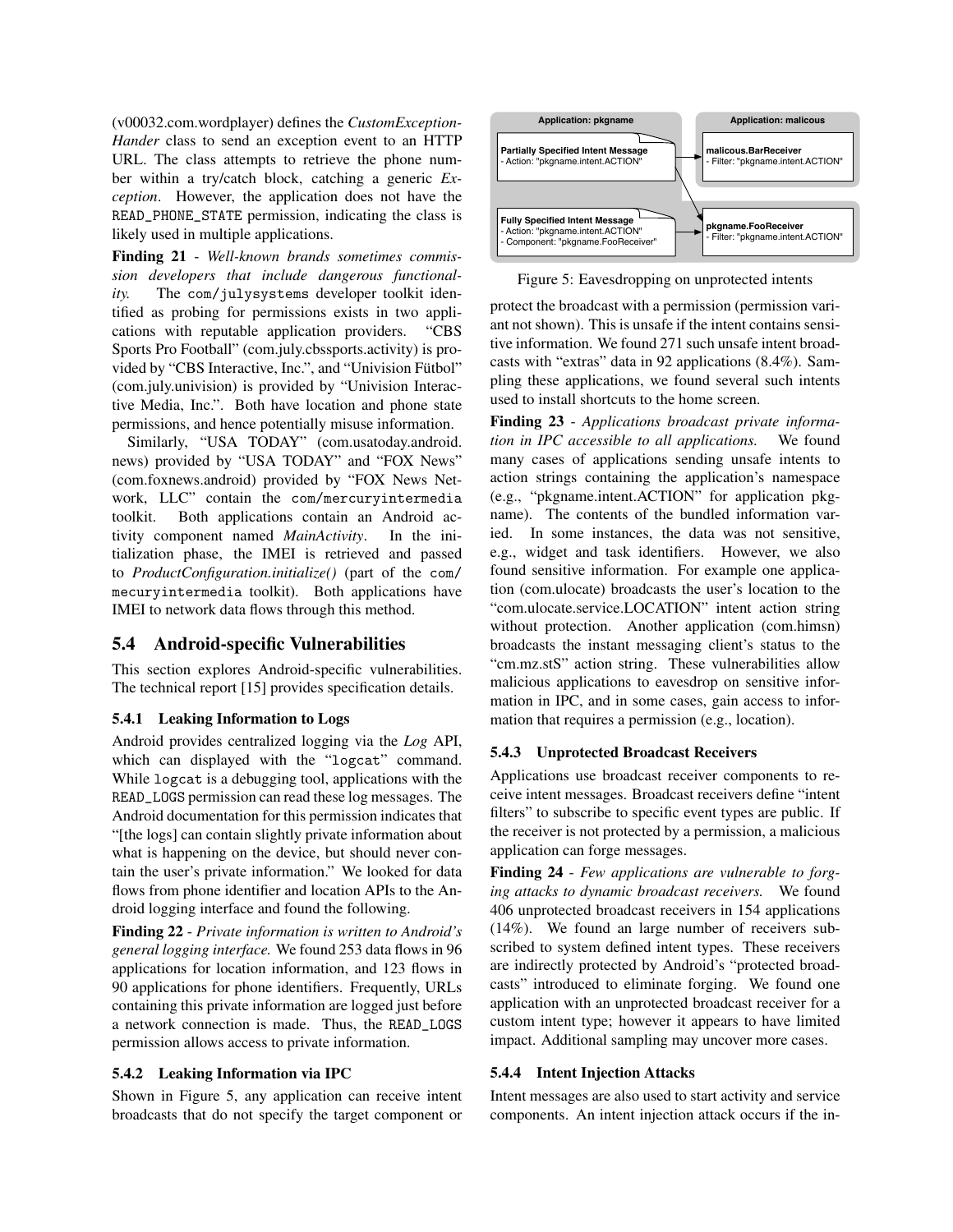tent address is derived from untrusted input.

We found 10 data flows from the network to an intent address in 1 application. We could not confirm the data flow and classify it a false positive. The data flow sink exists in a class named *ProgressBroadcasting-FileInputStream*. No decompiled code references this class, and all data flow sources are calls to *URLConnection.getInputStream()*, which is used to create *Input-StreamReader* objects. We believe the false positives results from the program analysis modeling of classes extending *InputStream*.

We found 80 data flows from IPC to an intent address in 37 applications. We classified the data flows by the sink: the *Intent* constructor is the sink for 13 applications; *setAction()* is the sink for 16 applications; and *set-Component()* is the sink for 8 applications. These sets are disjoint. Of the 37 applications, we found that 17 applications set the target component class explicitly (all except 3 use the *setAction()* data flow sink), e.g., to relay the action string from a broadcast receiver to a service. We also found four false positives due to our assumption that all *Intent* objects come from IPC (a few exceptions exist). For the remaining 16 cases, we observe:

Finding 25 - *Some applications define intent addresses based on IPC input.* Three applications use IPC input strings to specify the package and component names for the *setComponent()* data flow sink. Similarly, one application uses the IPC "extras" input to specify an action to an *Intent* constructor. Two additional applications start an activity based on the action string returned as a result from a previously started activity. However, to exploit this vulnerability, the applications must first start a malicious activity. In the remaining cases, the action string used to start a component is copied directly into a new intent object. A malicious application can exploit this vulnerability by specifying the vulnerable component's name directly and controlling the action string.

### 5.4.5 Delegating Control

Applications can delegate actions to other applications using a "pending intent." An application first creates an intent message as if it was performing the action. It then creates a reference to the intent based on the target component type (restricting how it can be used). The pending intent recipient cannot change values, but it can fill in missing fields. Therefore, if the intent address is unspecified, the remote application can redirect an action that is performed with the original application's permissions.

Finding 26 - *Few applications unsafely delegate actions.* We found 300 unsafe pending intent objects in 116 applications (10.5%). Sampling these applications, we found an overwhelming number of pending intents used for either: (1) Android's UI notification service; (2) Android's alarm service; or (3) communicating between a UI widget and the main application. None of these cases allow manipulation by a malicious application. We found two applications that send unsafe pending intents via IPC. However, exploiting these vulnerabilities appears to provides negligible adversarial advantage. We also note that more a more sophisticated analysis framework could be used to eliminate the aforementioned false positives.

#### 5.4.6 Null Checks on IPC Input

Android applications frequently process information from intent messages received from other applications. Null dereferences cause an application to crash, and can thus be used to as a denial of service.

Finding 27 - *Applications frequently do not perform null checks on IPC input.* We found 3,925 potential null dereferences on IPC input in 591 applications (53.7%). Most occur in classes for activity components (2,484 dereferences in 481 applications). Null dereferences in activity components have minimal impact, as the application crash is obvious to the user. We found 746 potential null dereferences in 230 applications within classes defining broadcast receiver components. Applications commonly use broadcast receivers to start background services, therefore it is unclear what effect a null dereference in a broadcast receiver will have. Finally, we found 72 potential null dereferences in 36 applications within classes defining service components. Applications crashes corresponding to these null dereferences have a higher probability of going unnoticed. The remaining potential null dereferences are not easily associated with a component type.

#### 5.4.7 SDcard Use

Any application that has access to read or write data on the SDcard can read or write any other application's data on the SDcard. We found 657 references to the SDcard in 251 applications (22.8%). Sampling these applications, we found a few unexpected uses. For example, the com/ tapjoy ad library (used by com.jnj.mocospace.android) determines the free space available on the SDcard. Another application (com.rent) obtains a URL from a file named connRentInfo.dat at the root of the SDcard.

#### 5.4.8 JNI Use

Applications can include functionality in native libraries using the Java Native Interface (JNI). As these methods are not written in Java, they have inherent dangers. We found 2,762 calls to native methods in 69 applications (6.3%). Investigating the application package files, we found that 71 applications contain .so files. This indicates two applications with an .so file either do not call any native methods, or the code calling the native methods was not decompiled. Across these 71 applications, we found 95 .so files, 82 of which have unique names.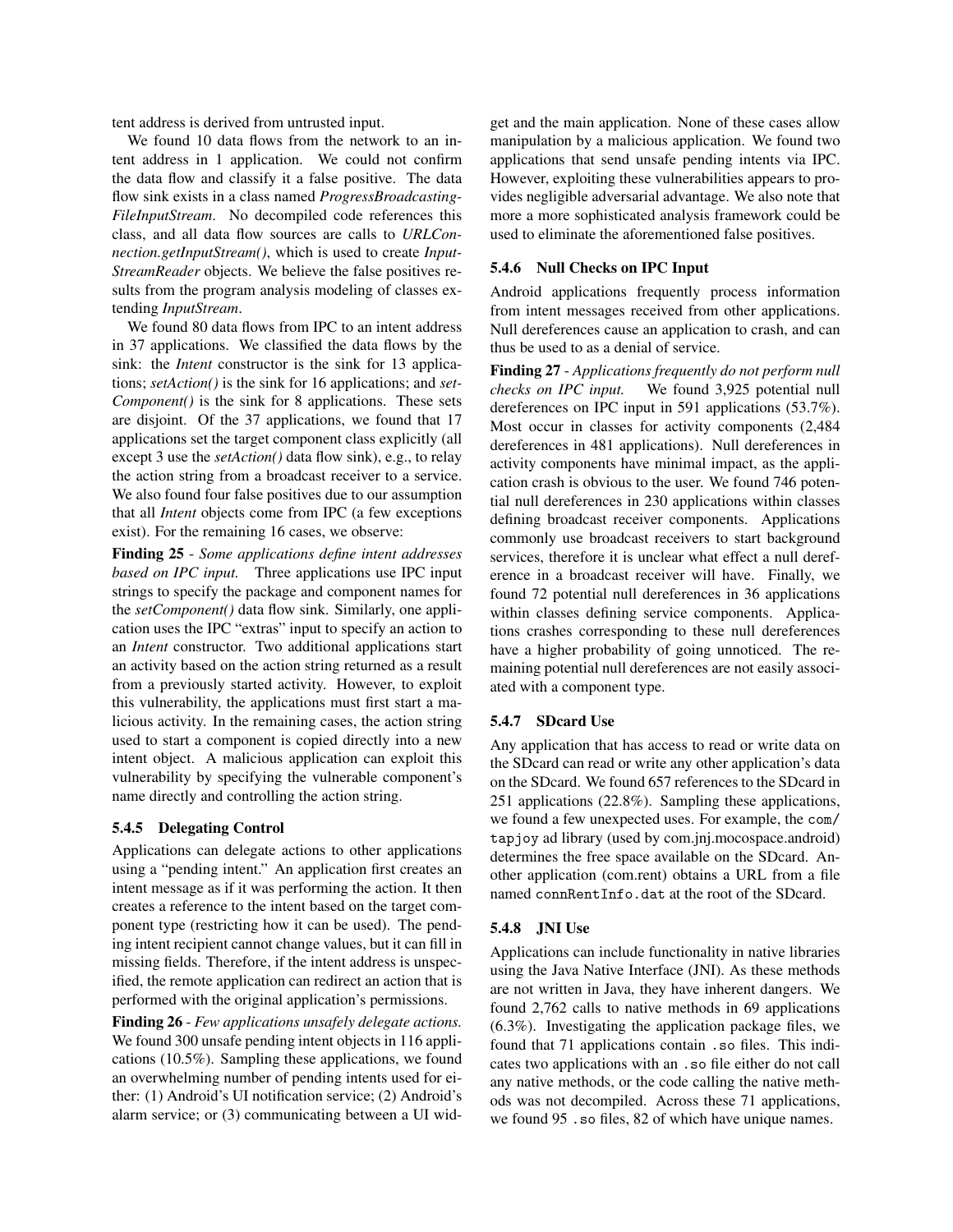### 6 Study Limitations

Our study section was limited in three ways: *a*) the studied applications were selected with a bias towards popularity; *b*) the program analysis tool cannot compute data and control flows for IPC between components; and *c*) source code recovery failures interrupt data and control flows. Missing data and control flows may lead to false negatives. In addition to the recovery failures, the program analysis tool could not parse 8,042 classes, reducing coverage to 91.34% of the classes.

Additionally, a portion of the recovered source code was obfuscated before distribution. Code obfuscation significantly impedes manual inspection. It likely exists to protect intellectual property; Google suggests obfuscation using ProGuard (proguard.sf.net) for applications using its licensing service [23]. ProGuard protects against readability and does not obfuscate control flow. Therefore it has limited impact on program analysis.

Many forms of obfuscated code are easily recognizable: e.g., class, method, and field names are converted to single letters, producing single letter Java filenames  $(e.g., a.java)$ . For a rough estimate on the use of obfuscation, we searched applications containing a.java. In total, 396 of the 1,100 applications contain this file. As discussed in Section 5.3, several advertisement and analytics libraries are obfuscated. To obtain a closer estimate of the number of applications whose main code is obfuscated, we searched for a. java within a file path equivalent to the package name (e.g., com/foo/appname for com.foo.appname). Only 20 applications (1.8%) have this obfuscation property, which is expected for free applications (as opposed to paid applications). However, we stress that the a.java heuristic is not intended to be a firm characterization of the percentage of obfuscated code, but rather a means of acquiring insight.

### 7 What This All Means

Identifying a singular take-away from a broad study such as this is non-obvious. We come away from the study with two central thoughts; one having to do with the study apparatus, and the other regarding the applications.

ded and the program analysis specifications are enabling technologies that open a new door for application certification. We found the approach rather effective despite existing limitations. In addition to further studies of this kind, we see the potential to integrate these tools into an application certification process. We leave such discussions for future work, noting that such integration is challenging for both logistical and technical reasons [30].

On a technical level, we found the security characteristics of the top 1,100 free popular applications to be consistent with smaller studies (e.g., Enck et al. [14]). Our findings indicate an overwhelming concern for misuse of privacy sensitive information such as phone identifiers and location information. One might speculate this occur due to the difficulty in assigning malicious intent.

Arguably more important than identifying the existence the information misuse, our manual source code inspection sheds more light on *how* information is misused. We found phone identifiers, e.g., phone number, IMEI, IMSI, and ICC-ID, were used for everything from "cookie-esque" tracking to account numbers. Our findings also support the existence of databases external to cellular providers that link identifiers such as the IMEI to personally identifiable information.

Our analysis also identified significant penetration of ad and analytic libraries, occurring in 51% of the studied applications. While this might not be surprising for free applications, the number of ad and analytics libraries included per application was unexpected. One application included as many as eight different libraries. It is unclear why an application needs more than one advertisement and one analytics library.

From a vulnerability perspective, we found that many developers fail to take necessary security precautions. For example, sensitive information is frequently written to Android's centralized logs, as well as occasionally broadcast to unprotected IPC. We also identified the potential for IPC injection attacks; however, no cases were readily exploitable.

Finally, our study only characterized one edge of the application space. While we found no evidence of telephony misuse, background recording of audio or video, or abusive network connections, one might argue that such malicious functionality is less likely to occur in popular applications. We focused our study on popular applications to characterize those most frequently used. Future studies should take samples that span application popularity. However, even these samples may miss the existence of truly malicious applications. Future studies should also consider several additional attacks, including installing new applications [43], JNI execution [34], address book exfiltration, destruction of SDcard contents, and phishing [20].

### 8 Related Work

Many tools and techniques have been designed to identify security concerns in software. Software written in C is particularly susceptible to programming errors that result in vulnerabilities. Ashcraft and Engler [7] use compiler extensions to identify errors in range checks. MOPS [11] uses model checking to scale to large amounts of source code [42]. Java applications are inherently safer than C applications and avoid simple vulnerabilities such as buffer overflows. Ware and Fox [46] compare eight different open source and commercially available Java source code analysis tools, finding that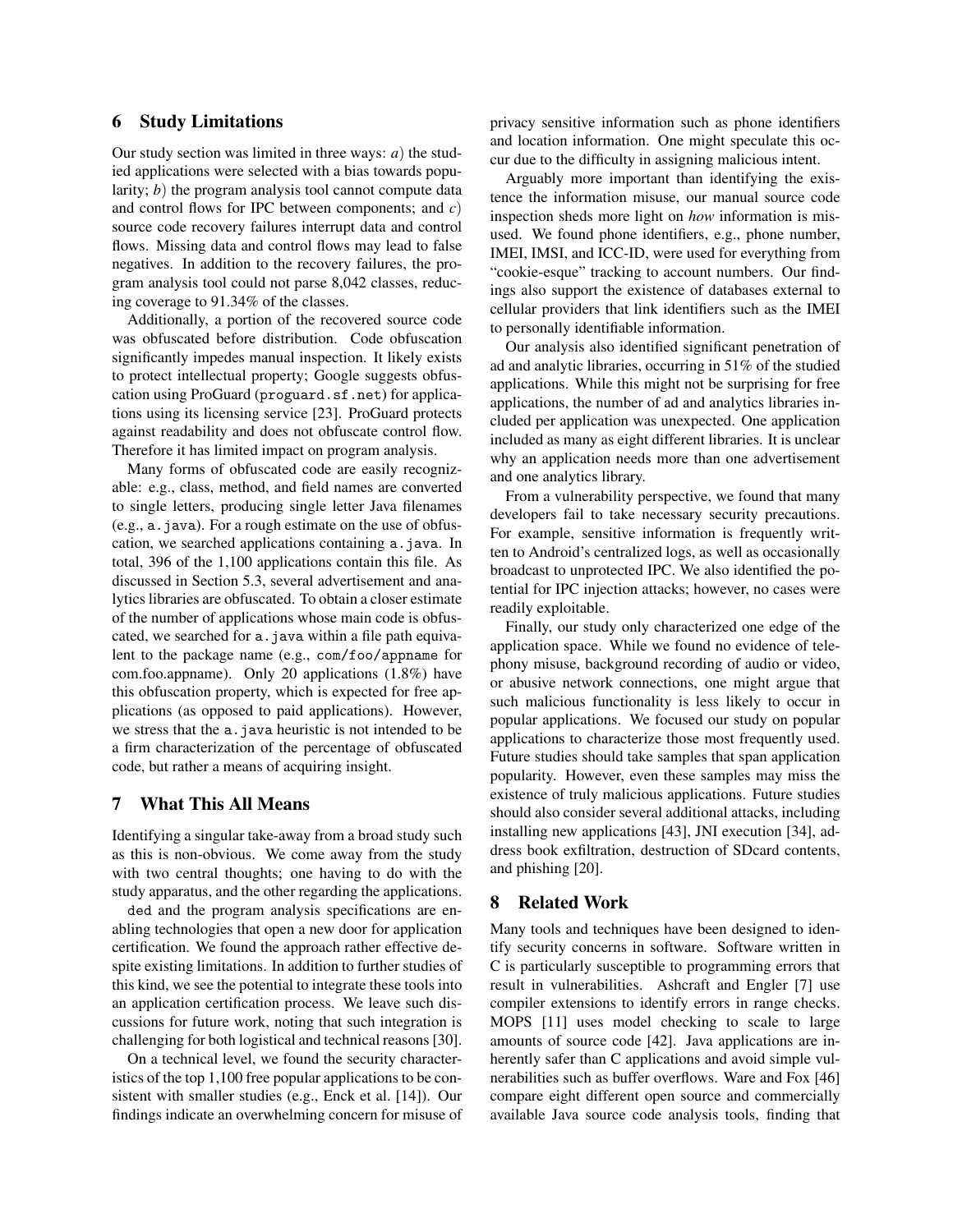no one tool detects all vulnerabilities. Hovemeyer and Pugh [22] study six popular Java applications and libraries using FindBugs extended with additional checks. While analysis included non-security bugs, the results motivate a strong need for automated analysis by all developers. Livshits and Lam [28] focus on Java-based Web applications. In the Web server environment, inputs are easily controlled by an adversary, and left unchecked can lead to SQL injection, cross-site scripting, HTTP response splitting, path traversal, and command injection. Felmetsger et al. [19] also study Java-based web applications; they advance vulnerability analysis by providing automatic detection of application-specific logic errors.

Spyware and privacy breaching software have also been studied. Kirda et al. [26] consider behavioral properties of BHOs and toolbars. Egele et al. [13] target information leaks by browser-based spyware explicitly using dynamic taint analysis. Panaorama [47] considers privacy-breaching malware in general using wholesystem, fine-grained taint tracking. Privacy Oracle [24] uses differential black box fuzz testing to find privacy leaks in applications.

On smartphones, TaintDroid [14] uses system-wide dynamic taint tracking to identify privacy leaks in Android applications. By using static analysis, we were able to study a far greater number of applications (1,100 vs. 30). However, TaintDroid's analysis confirms the exfiltration of information, while our static analysis only confirms the potential for it. Kirin [16] also uses static analysis, but focuses on permissions and other application configuration data, whereas our study analyzes source code. Finally, PiOS [12] performs static analysis on iOS applications for the iPhone. The PiOS study found the majority of analyzed applications to leak the device ID and over half of the applications include advertisement and analytics libraries.

#### 9 Conclusions

Smartphones are rapidly becoming a dominant computing platform. Low barriers of entry for application developers increases the security risk for end users. In this paper, we described the ded decompiler for Android applications and used decompiled source code to perform a breadth study of both dangerous functionality and vulnerabilities. While our findings of exposure of phone identifiers and location are consistent with previous studies, our analysis framework allows us to observe not only the existence of dangerous functionality, but also how it occurs within the context of the application.

Moving forward, we foresee ded and our analysis specifications as enabling technologies that will open new doors for application certification. However, the integration of these technologies into an application certification process requires overcoming logistical and technical challenges. Our future work will consider these challenges, and broaden our analysis to new areas, including application installation, malicious JNI, and phishing.

## Acknowledgments

We would like to thank Fortify Software Inc. for providing us with a complementary copy of Fortify SCA to perform the study. We also thank Suneel Sundar and Joy Marie Forsythe at Fortify for helping us debug custom rules. Finally, we thank Kevin Butler, Stephen McLaughlin, Patrick Traynor, and the SIIS lab for their editorial comments during the writing of this paper. This material is based upon work supported by the National Science Foundation Grant No. CNS-0905447, CNS-0721579, and CNS-0643907. Any opinions, findings, and conclusions or recommendations expressed in this material are those of the author(s) and do not necessarily reflect the views of the National Science Foundation.

### **References**

- [1] Fernflower java decompiler. http://www.reversed-java. com/fernflower/.
- [2] Fortify 360 Source Code Analyzer (SCA). https: //www.fortify.com/products/fortify360/ source-code-analyzer.html.
- [3] Jad. http://www.kpdus.com/jad.html.
- [4] Jd java decompiler. http://java.decompiler.free.fr/.
- [5] Mocha, the java decompiler. http://www.brouhaha.com/ ~eric/software/mocha/.
- [6] ADMOB. AdMob Android SDK: Installation Instructions. http://www.admob.com/docs/AdMob\_Android\_SDK\_ Instructions.pdf. Accessed November 2010.
- [7] ASHCRAFT, K., AND ENGLER, D. Using Programmer-Written Compiler Extensions to Catch Security Holes. In *Proceedings of the IEEE Symposium on Security and Privacy* (2002).
- [8] BBC NEWS. New iPhone worm can act like botnet say experts. http://news.bbc.co.uk/2/hi/technology/ 8373739.stm, November 23, 2009.
- [9] BORNSTEIN, D. Google i/o 2008 dalvik virtual machine internals. http://www.youtube.com/watch?v=ptjedOZEXPM.
- [10] BURNS, J. Developing Secure Mobile Applications for Android. iSEC Partners, October 2008. http://www.isecpartners. com/files/iSEC\_Securing\_Android\_Apps.pdf.
- [11] CHEN, H., DEAN, D., AND WAGNER, D. Model Checking One Million Lines of C Code. In *Proceedings of the 11th Annual Network and Distributed System Security Symposium* (Feb. 2004).
- [12] EGELE, M., KRUEGEL, C., KIRDA, E., AND VIGNA, G. PiOS: Detecting Privacy Leaks in iOS Applications. In *Proceedings of the Network and Distributed System Security Symposium* (2011).
- [13] EGELE, M., KRUEGEL, C., KIRDA, E., YIN, H., AND SONG, D. Dynamic Spyware Analysis. In *Proceedings of the USENIX Annual Technical Conference* (June 2007), pp. 233–246.
- [14] ENCK, W., GILBERT, P., CHUN, B.-G., COX, L. P., JUNG, J., MCDANIEL, P., AND SHETH, A. N. TaintDroid: An Information-Flow Tracking System for Realtime Privacy Monitoring on Smartphones. In *Proceedings of the USENIX Symposium on Operating Systems Design and Implementation* (2010).